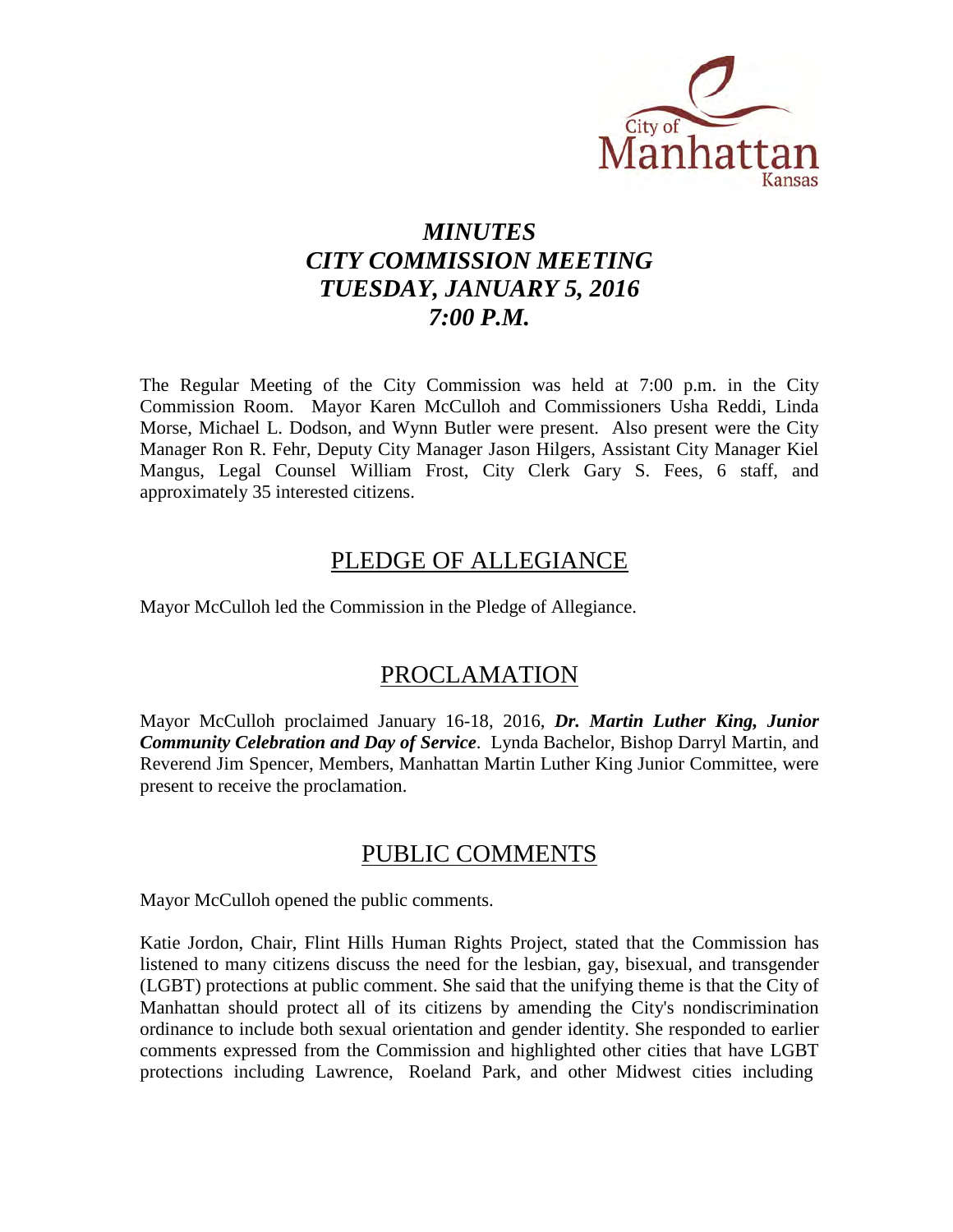# PUBLIC COMMENTS *(CONTINUED)*

Bloomington, South Bend, Ann Arbor, East Lansing, Omaha, Austin, Laramie, Norman, and Columbia, Missouri. Finally, she stated that everyone has a sexual orientation and a gender identity and, that no one wants to be denied public service based on how we view ourselves or who we are attracted to. She stated that the time to act is now and encouraged the Commission to amend the City's nondiscrimination ordinance to include sexual orientation and gender identity.

Reverend Paul Allen, Senior Pastor, First Christian Church, informed the Commission that he was part of the group of pastors that came to the Commission last month and asked that the Commission provide protections based on sexual orientation and gender identity. He stated that they now have 14 pastors that support the letter and encouraged the Commission to listen to the Flint Hills Human Rights Project.

Hearing no other comments, Mayor McCulloh closed the public comments.

# COMMISSIONER COMMENTS

Commissioner Morse informed the community that she was very pleased with the ondemand services provided by the Flint Hills Area Transportation Agency (ATA) Bus that she recently experienced and discussed the services that are available. She stated that in reference to the public comments, she supported the parts of the Kansas Constitution and the United States Constitution that assures all citizens equal treatment.

Commissioner Reddi stated that she appreciated the codes in Manhattan, Kansas, and in the United States, especially after her recent return from India. She thanked those that spoke during public comment and stated that they have been heard. She stated that there is talk regarding this item in Topeka and; hopefully, a bill will be introduced at the state level to change the law. She said that everyone needs to work collaboratively for this to happen at both the state and federal level. She stated that she knows that discrimination exists and hoped to move forward and make things better for all citizens. She informed the community that the Commission has a legislative luncheon on Wednesday, January 6, 2016, with the state legislators and there will be lots of discussion in Topeka with this being an election year. She wished everyone a Happy New Year.

Mayor McCulloh thanked those that spoke during public comment. She stated that we need to sit down as a group and find a way we can reach some harmony on this. She reminded the community to visit the new exhibit at the Flint Hills Discovery Center (FHDC) on January 16, 2016, *A View from Space* and stated that she was a judge for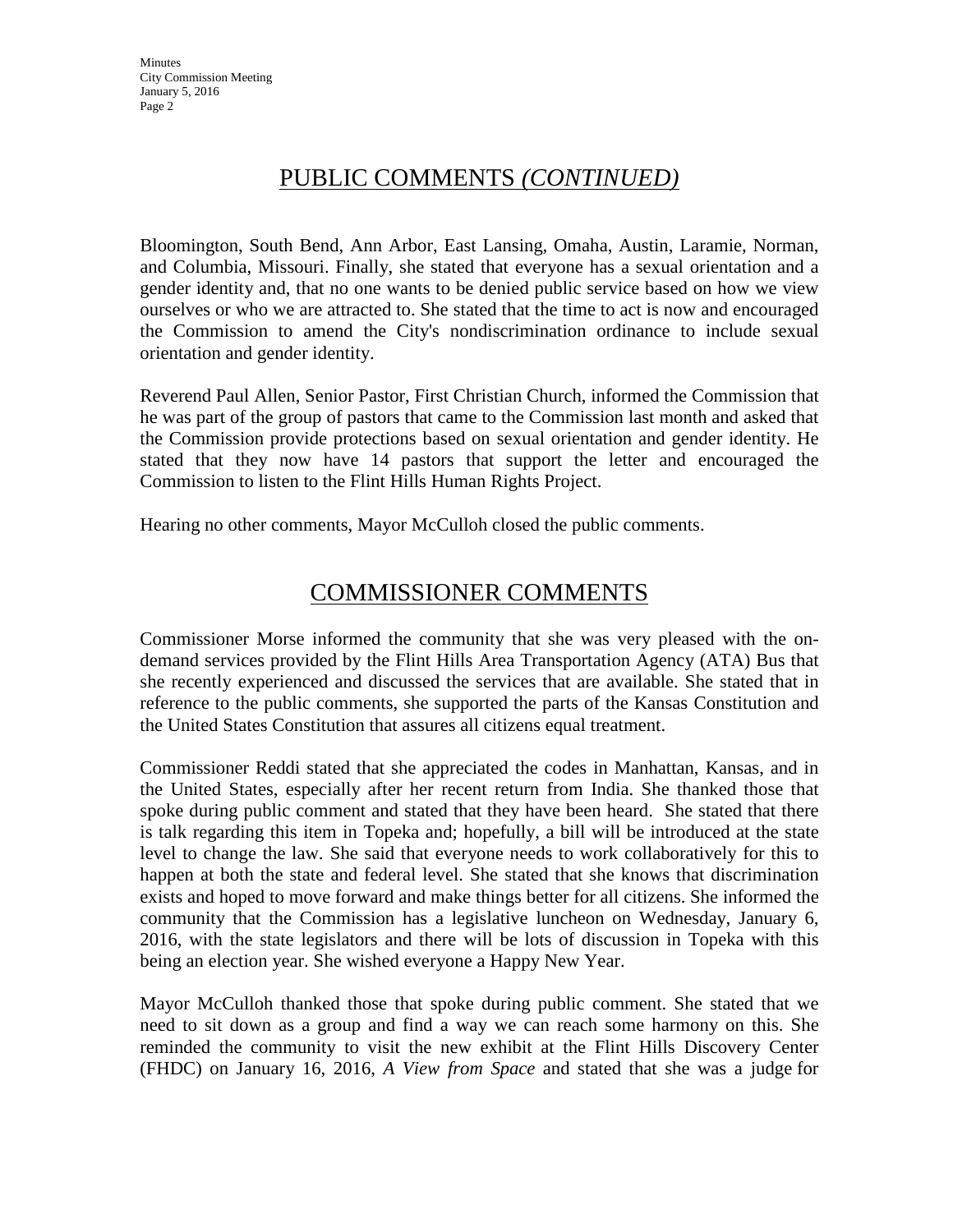# COMMISSIONER COMMENTS *(CONTINUED)*

children wearing costumes at the FHDC on New Year's Eve. She commented about the large number of people enjoying the tree and lights in the Blue Earth Plaza during the holiday. Finally, she encouraged everyone to visit the many educational events available for children at the FHDC and Sunset Zoo.

# CONSENT AGENDA

(\* denotes those items discussed)

#### **MINUTES**

The Commission approve the minutes of the Regular City Commission Meeting held Tuesday, December 15, 2015.

#### **CLAIMS REGISTER NO. 2807**

The Commission approved Claims Register No. 2807 authorizing and approving the payment of claims from December 9, 2015, to December 29, 2015, in the amount of \$6,414,000.05.

#### **LICENSES**

The Commission approved a Tree Maintenance License for calendar year 2016 for Two Big Feet Tree Pruning & Removal, 1734 Kings Road; and an annual Cereal Malt Beverages Off-Premises License for Wildcat Creek Fun & Fitness, 800 Anneberg Circle.

#### **FINAL PLAT – HEARTLAND ADDITION, UNIT TWO**

The Commission accepted the easements and rights-of-way, as shown on the Final Plat of Heartland Addition, Unit Two, located at 2711 Rangeview Lane and 5424 Enclave Ridge Circle, based on conformance with the Manhattan Urban Area Subdivision Regulations.

#### **FIRST READING – NO PARKING ON SCHOOL DAYS – CANFIELD DRIVE**

The Commission approved first reading of an ordinance amending Section 31-33 of the Code of Ordinances to include additional "No Parking on School Days" zone along Canfield Drive at Lee Elementary School.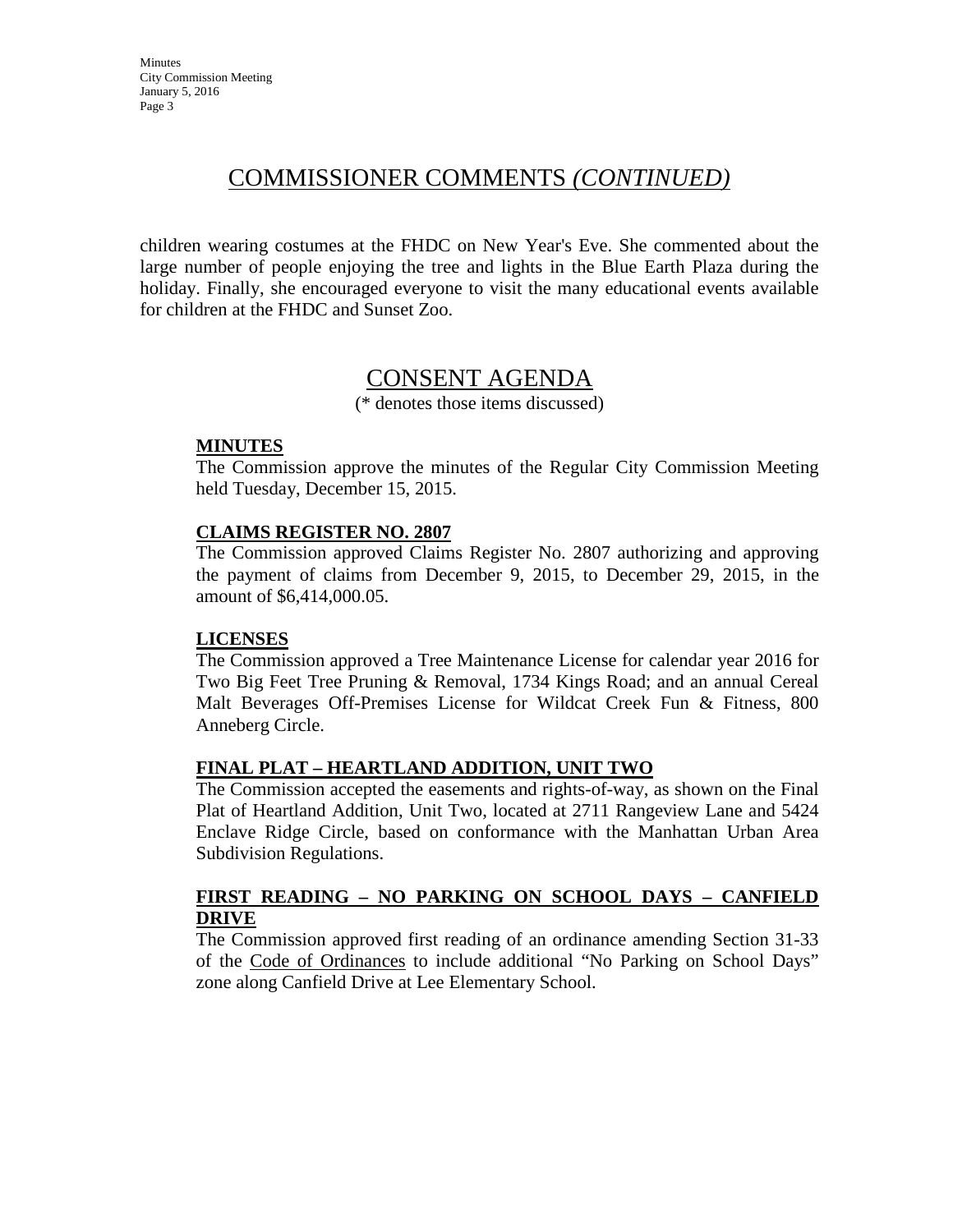# CONSENT AGENDA *(CONTINUED)*

## **FIRST READING – NO PARKING ANYTIME – NORTH 11TH STREET/FREMONT STREET**

The Commission approved first reading of an ordinance amending Chapter 31 of the Code of Ordinances to adding the north side of Fremont Street beginning at the west back-of-curb of its intersection with North  $11<sup>th</sup>$  Street and a point 150 feet west of said west back-of-curb of 11<sup>th</sup> Street to the "No Parking Any Time" zones.

## **AWARD CONTRACT – 1320 EL PASO LANE – HOUSING REHABILITATION PROGRAM**

The Commission accepted the bids for 1320 El Paso Lane; awarded the bid to the lowest responsible bidder, Economy Carpentry Painting & Concrete, of Manhattan Kansas, in the amount of \$21,380.00; authorized the Mayor and City Clerk to enter into agreements with the contractor and property owner for expenditure of Community Development Block Grant (CDBG) Housing Rehabilitation funds; and authorized City Administration to approve any necessary change orders.

#### **\* CONTRACT – PURCHASE - PIERCE PUC VELOCITY QUINT FIRE TRUCK (CIP #FR002E)**

Mayor McCulloh and Commissioner Dodson commented on the item.

Ron Fehr, City Manager, and Scott French, Director of Fire Services, provided additional information on the item, and stated that the new Quint fire truck would be housed at Fire Station 2.

The Commission accepted the recommendation of the Apparatus Committee and Fire Department Staff; authorized City Administration to sell outright the 1990 E-ONE quint truck; and authorized the Mayor and City Clerk to execute a contract with Pierce Manufacturing Inc, of Appleton, Wisconsin, through Conrad Fire Equipment, of Olathe, Kansas, for the direct purchase of a Pierce Ultimate Configuration (PUC) Velocity Quint (CIP #FR002E) in the amount of \$936,897.62, utilizing the Houston-Galveston Area Council buying Cooperative program.

#### **\* FIRST READING - LEASE PURCHASE - PIERCE PUC VELOCITY QUINT FIRE TRUCK (CIP #FR002E)**

Mayor McCulloh and Commissioner Dodson commented on the item.

Ron Fehr, City Manager, and Scott French, Director of Fire Services, provided additional information on the item, and stated that the new Quint fire truck would be housed at Fire Station 2.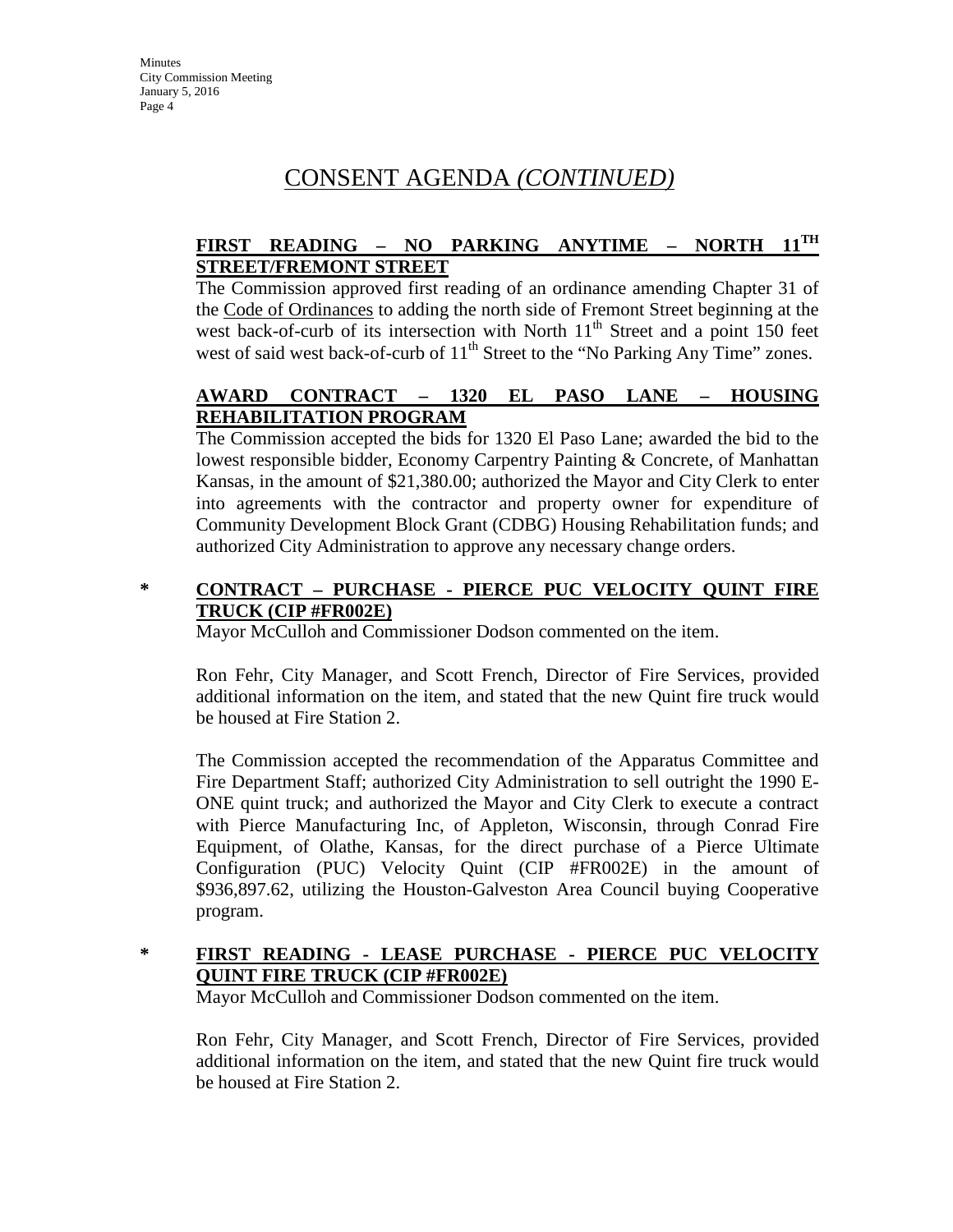# CONSENT AGENDA *(CONTINUED)*

#### **\* FIRST READING - LEASE PURCHASE - PIERCE PUC VELOCITY QUINT FIRE TRUCK (CIP #FR002E)** *(CONTINUED)*

The Commission approved the first reading of an ordinance authorizing the Mayor and/or the City Clerk to enter into a lease purchase agreement with U.S. Bank/U.S. Bancorp Government Finance and Leasing, Inc. for the purpose of acquiring the Pierce PUC Velocity Quint (CIP #FR002E).

## **PAYMENT – FLINT HILLS METROPOLITAN PLANNING ORGANIZATION**

The Commission authorized payment for the 2016 Flint Hills Metropolitan Planning Organization annual assessment up to a maximum of \$42,846.70, and authorized the first installment in the amount of \$21,423.35 to the Flint Hills Regional Council, as administrator of the Flint Hills Metropolitan Planning Organization.

## **PAYMENT - FLINT HILLS REGIONAL COUNCIL**

The Commission authorized City Administration to finalize the 2016 membership payment in the amount of \$26,140.50 to the Flint Hills Regional Council for the City's annual membership contribution.

After discussion and comments from the Commission, Commissioner Reddi moved to approve the consent agenda. Commissioner Morse seconded the motion. On a roll call vote, motion carried 5-0, with the exception of Item G, AWARD CONTRACT – 1320 EL PASO LANE – HOUSING REHABILITATION PROGRAM, which carried 4-0-1, with Commissioner Butler abstaining on the item due to a conflict of interest.

# GENERAL AGENDA

#### **PUBLIC HEARING - CREATE BENEFIT DISTRICT - 17TH STREET SANITARY SEWER IMPROVEMENTS BETWEEN HOUSTON STREET AND PIERRE STREET (SS1204)**

Rob Ott, Director of Public Works, presented a map of the subject area, proposed costs, and background information from the City Commission meeting held on Tuesday, December 15, 2015. He provided additional information on the sanitary sewer improvements proposed, discussed the proposed boring operation and highlighted the action necessary to create the benefit district. He then responded to questions from the Commission regarding easements, insurance and maintenance warranties.

Mayor McCulloh opened the public hearing.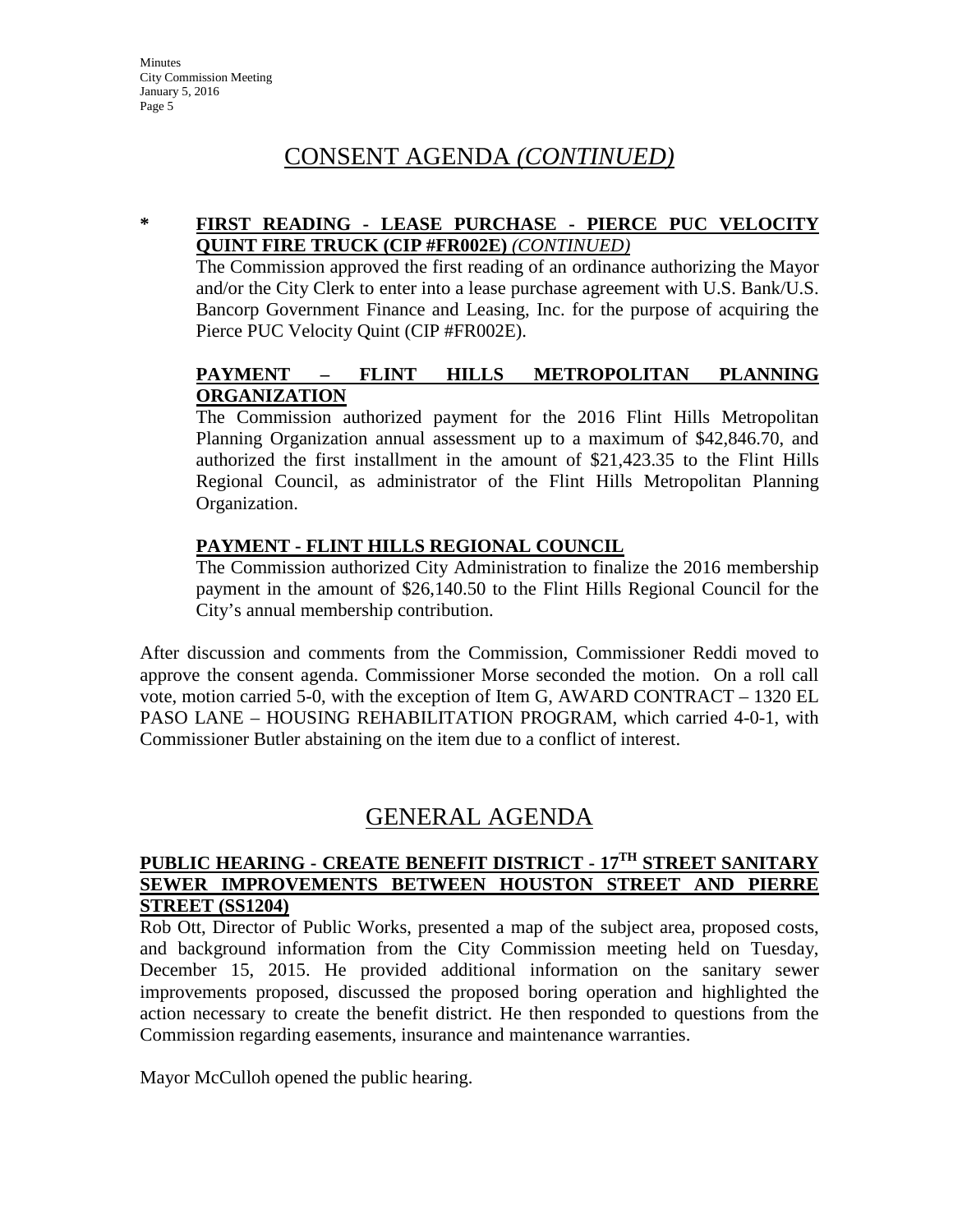#### **PUBLIC HEARING - CREATE BENEFIT DISTRICT - 17TH STREET SANITARY SEWER IMPROVEMENTS BETWEEN HOUSTON STREET AND PIERRE STREET (SS1204)**

Geoffrey Kaufman, 1719 Houston Street, informed the Commission that he supports the project and establishment of a benefit district. He asked that construction start as soon as possible and stated that there was a crisis in 2009 that put people out of their homes and created a public health issue. He also requested that the City of Manhattan provide assurances that this will not result in property damage or hardship to the property owners being impacted and that easements are granted at no costs for this project.

Rob Ott, Director of Public Works, responded to additional questions regarding the proposal and further description of the benefit district.

Hearing no other comments, Mayor McCulloh closed the public hearing.

#### **RESOLUTION NO. 010516-A - CREATE BENEFIT DISTRICT - 17TH STREET SANITARY SEWER IMPROVEMENTS BETWEEN HOUSTON STREET AND PIERRE STREET (SS1204)**

After discussion and comments from the Commission, Commissioner Reddi moved to approve Resolution No. 010516-A making findings and establishing the parameters of the project as set forth in the notice and finding the project advisable and authorizing construction of the 17<sup>th</sup> Street Sanitary Sewer Improvements between Houston Street and Pierre Street (SS1204). Commissioner Morse seconded the motion. On a roll call vote, motion carried 5-0.

## **FIRST READING - REZONE - SOUTHWEST CORNER OF THE MCCALL PATTERN COMPANY PROPERTY**

Eric Cattell, Assistant Director for Planning, presented an overview of the item and informed the Commission that the Manhattan Urban Area Planning Board recommended approval of the proposed rezoning based on the findings in the Staff Report, with the eight conditions recommended. He then responded to questions from the Commission regarding vehicle parking for the McCall Pattern Company, plans for the coffee shop and drive-thru, the platting process, and provided clarification on access to the site.

Mayor McCulloh opened the public comments.

Rich Seidler, Commercial Real Estate Services, provided additional information on the item and stated that this is another infill project. He asked the Commission to follow the advice of its professional staff and approve the project. He then responded to questions from the Commission regarding the drive-thru coffee shop, plans for this being the third location for K-State Federal Credit Union, and informed the Commission for the potential of another outlot to be developed in the future.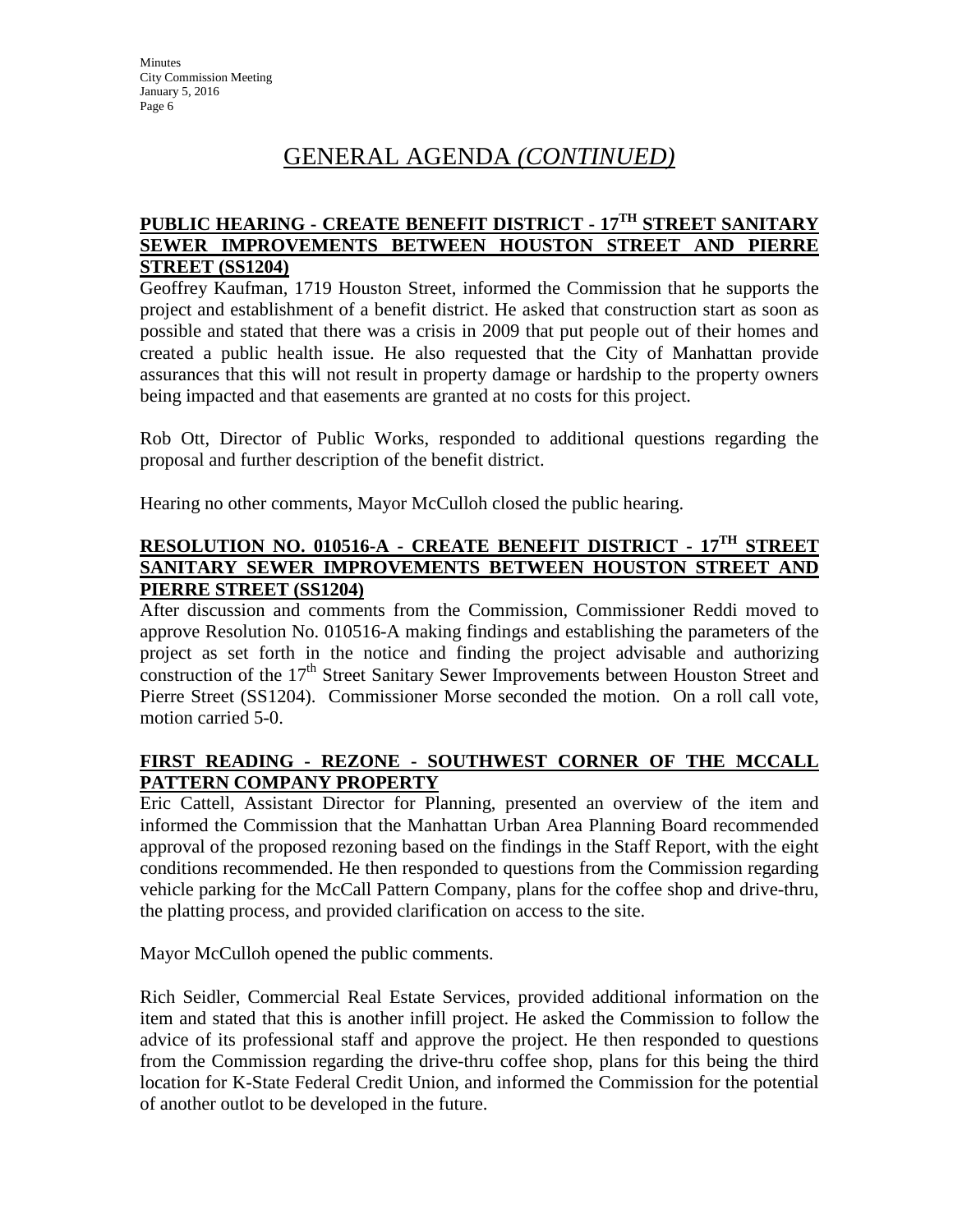#### **FIRST READING - REZONE - SOUTHWEST CORNER OF THE MCCALL PATTERN COMPANY PROPERTY** *(CONTINUED)*

Jeff Hancock, SMH Consultants, responded to questions from the Commission regarding landscaping and use of native grass for the swale.

Hearing no other comments, Mayor McCulloh closed the public comments.

After discussion and comments from the Commission, Commissioner Morse moved to approve the first reading of an ordinance rezoning the K-State Federal Credit Union PUD, generally located east of the intersection of McCullough Place and McCall Road, from I-2, Industrial Park District, to PUD, Commercial Planned Unit Development District, based on the findings in the Staff Report *(See Attachment No. 1)* with the eight conditions of approval recommended by the Manhattan Urban Area Planning Board. Commissioner Reddi seconded the motion. On a roll call vote, motion carried 5-0.

#### **FIRST READING - REZONE - LEDGESTONE RIDGE ADDITION**

Eric Cattell, Assistant Director for Planning, presented an overview of the item and informed the Commission that the Manhattan Urban Area Planning Board recommended approval of the proposed rezoning. He then responded to questions from the Commission regarding water drainage from the development.

Tim Schultz, Schultz Construction, provided additional information on the item. He responded to questions from the Commission regarding drainage from the development and stated that he has talked with Mr. Stark about his concerns with drainage on his property at 5389 Stonecrest Drive. He informed the Commission that he discussed with Parks and Recreation staff the need for pedestrian connections and the desire to establish a trail with this project. He then responded to questions from the Commission regarding connectivity to the site, the creation and need for a pedestrian trail, and highlighted the project timeline.

Mayor McCulloh opened the public comments.

Hearing no other comments, Mayor McCulloh closed the public comments.

After discussion and comments from the Commission, Commissioner Reddi moved to approve first reading of an ordinance rezoning Ledgestone Ridge Addition, generally located 550 feet east of the intersection Scenic Drive and the future expansion of Miller Parkway, from Independence Place Residential Planned Unit Development with Airport Overlay District, and R-3/AO, Multiple-Family Residential District with Airport Overlay District, to C-2/AO, Neighborhood Shopping District with Airport Overlay District, and R/AO, Single-Family Residential District with Airport Overlay District, based on the findings in the Staff Report *(See Attachment No. 2)* and the recommendation of the Planning Board. Commissioner Morse seconded the motion. On a roll call vote, motion carried 5-0.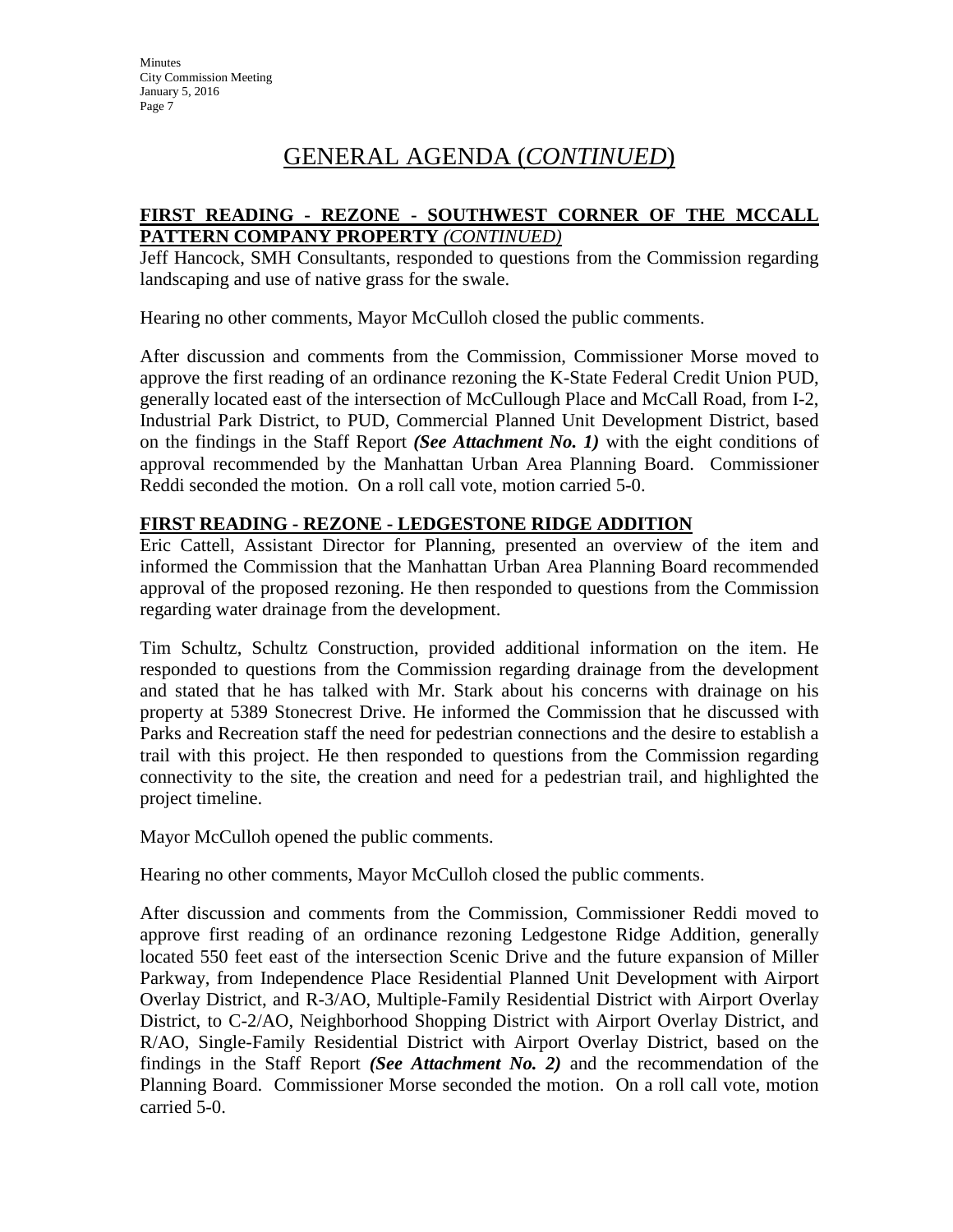#### **RESOLUTION NO. 010516-B - ESTABLISH - ENGINEER ON-CALL POLICY**

Brian Johnson, City Engineer, presented background information on the Engineer On-Call (EOC) Policy item that was discussed during the November 3, 2015, City Commission meeting and informed the Commission that a forum was held on December 11, 2015, with local consultants to review and to provide their input on the proposed EOC policy. He presented additional details on the EOC process, provided an EOC flowchart, discussed the Request for Qualifications (RFQ) process for the EOC, and highlighted the advantages to establish an EOC. He then responded to questions regarding the process and engineering experience.

Commissioner Dodson stated that this is a great option, not only from the standpoint that it has an opportunity to save the City money, but obviously is going to save time, which is also money in many instances.

Ron Fehr, City Manager, provided additional information on the item and clarification on the engineer on-call provisions.

Brian Johnson, City Engineer, responded to questions from the Commission regarding the use of architectural services and engineering services. He informed the Commission that staff will re-evaluate in the future what went well and what is working best with the EOC process.

Commissioner Reddi stated that this action does not set the process for future Commissioners and after two years, the process will be evaluated to see what is working.

Commissioner Morse wanted to improve the process and reduce the amount of time necessary, but wanted to revisit the opportunity for other qualified firms to participate at a future time.

Commissioner Butler said this is a great plan and will save time. He stated that it is important for firms to have the expertise in all four areas and the key point is to do the project once and right the first time.

Mayor McCulloh discussed the positives associated with the EOC and wanted to ensure that creative ideas will continue from both large and small engineering firms.

Rob Ott, Director of Public Works, provided additional information on the EOC advantages and discussed several key functions that will continue to be done in-house by the Public Works staff.

Mayor McCulloh opened the public comments.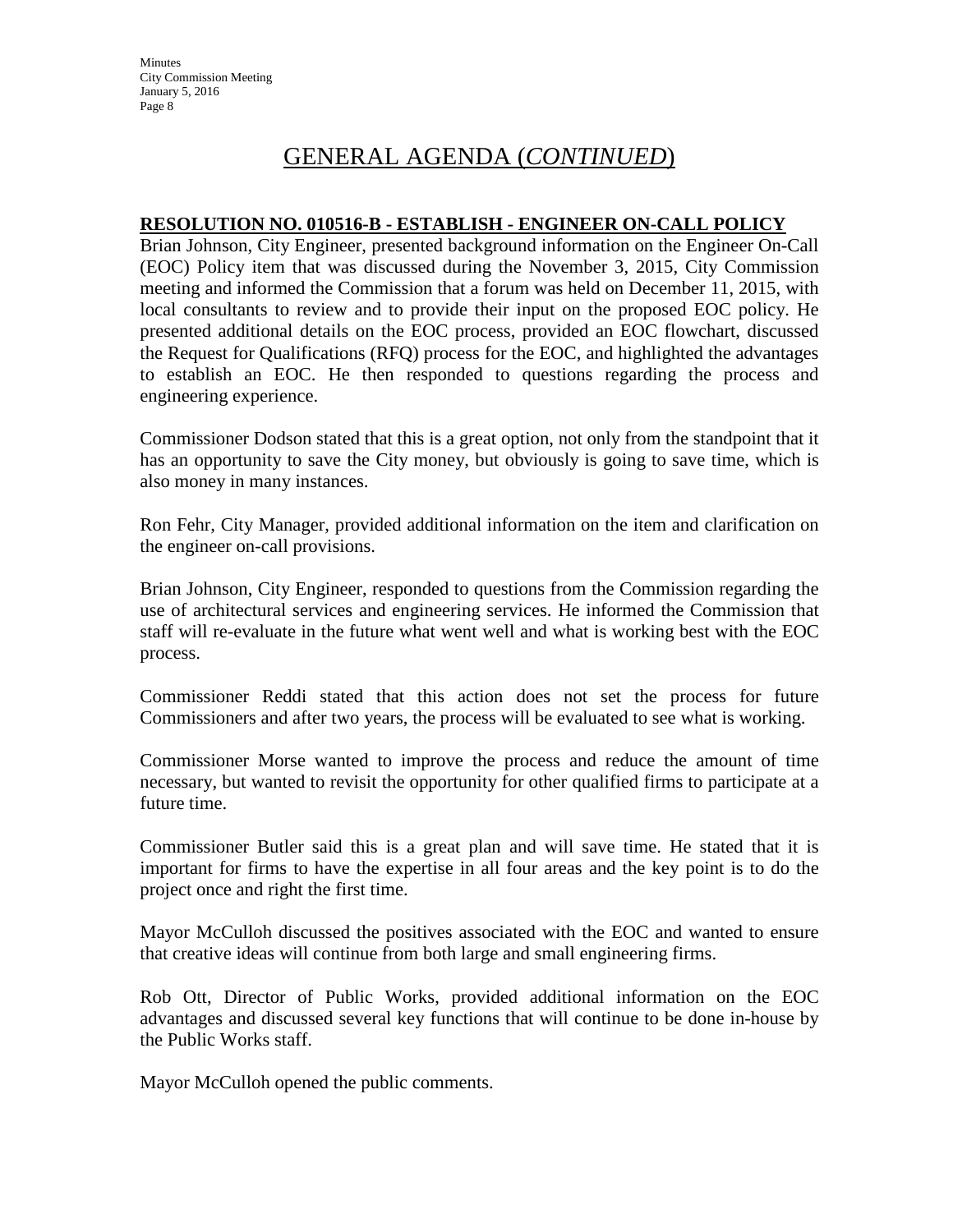#### **RESOLUTION NO. 010516-B - ESTABLISH - ENGINEER ON-CALL POLICY** *(CONTINUED)*

Dea Brokesh, 3005 Wilson Drive, asked for clarification on the draft resolution being proposed and asked about the City's process for other services. She requested that the proposed language in the policy not limit other firms qualified to provide specialized work, stormwater or transportation planning.

Brian Johnson, City Engineer, responded to additional questions and provided clarification on the EOC procedure.

Ron Fehr, City Manager, also provided clarification on the proposed EOC procedure and procurement for architectural and engineering services.

Hearing no other comments, Mayor McCulloh closed the public comments.

After discussion and additional comments from the Commission, Commissioner Butler moved to approve Resolution No. 010516-B relating to the procurement of architectural and engineering services and establishing an Engineer On-Call procedure. Commissioner Dodson seconded the motion. On a roll call vote, motion carried 5-0.

#### **RESOLUTION NO. 010516-C - AMEND BENEFIT DISTRICT POLICIES; FIRST READING - RESTRICT CERTAIN CITY SERVICES WHEN OUTSTANDING PROPERTY TAXES ARE OWED**

Jason Hilgers, Deputy City Manager, presented an overview of the item. He highlighted the proposed amendments to the benefit district policies for requests for City services when outstanding property taxes are owed. He then responded to questions from the Commission regarding the process and actions taken if an application is wrongfully submitted and the applicant owes back taxes.

Mayor McCulloh opened the public comments.

Hearing no comments, Mayor McCulloh closed the public comments.

After discussion and comments from the Commission, Commissioner Reddi moved to approve Resolution No. 010516-C modifying the benefit district policy; and approve first reading of an ordinance regarding taxes owed prior to receiving certain City services. Commissioner Dodson seconded the motion. On a roll call vote, motion carried 5-0.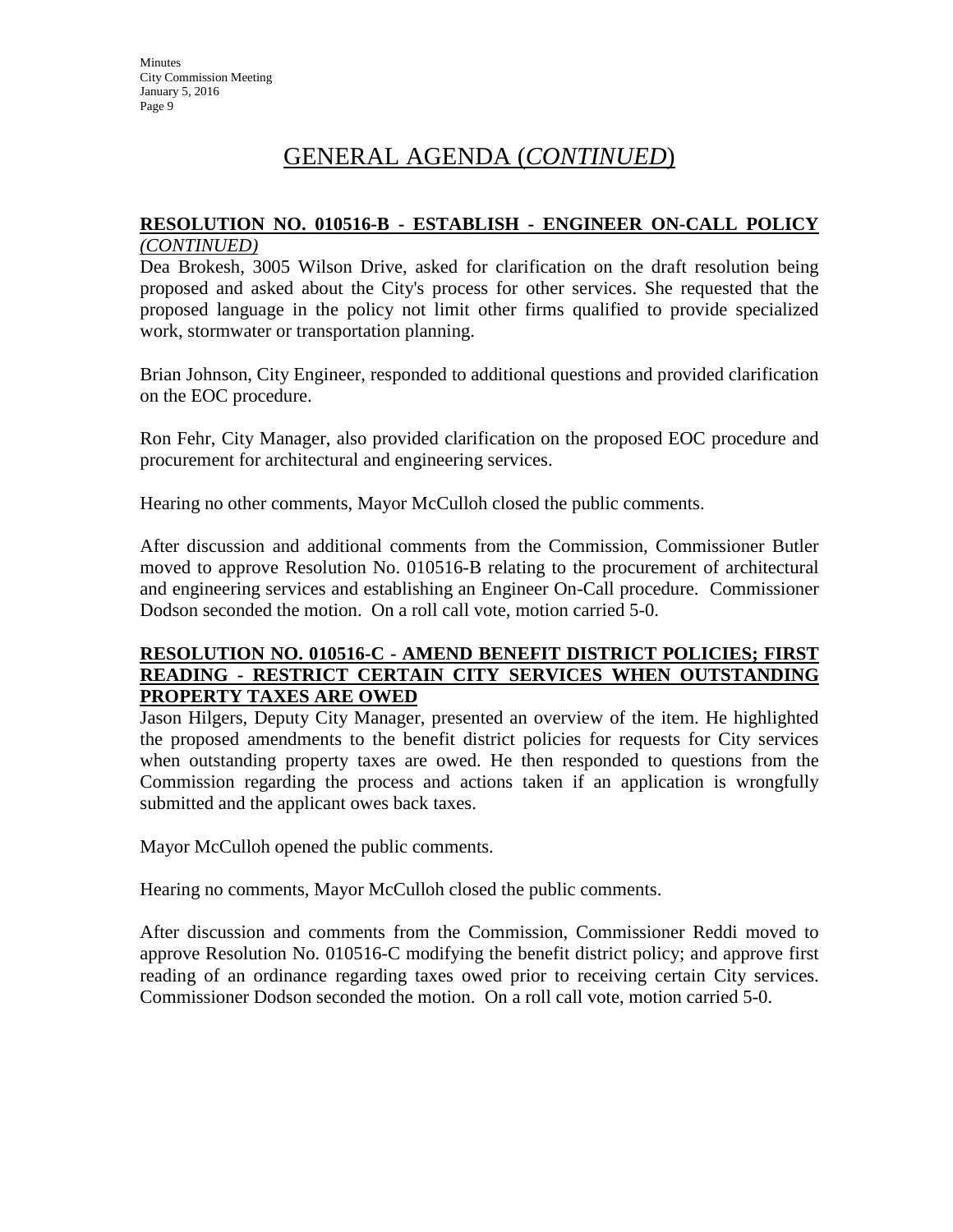Minutes<br>City Commission Meeting<br>January 5, 2016<br>Page 10

ADJOURNMENT<br>At 8:58 p.m., the Commission adjourned.

S. Ferst MAC, City Clerk Gary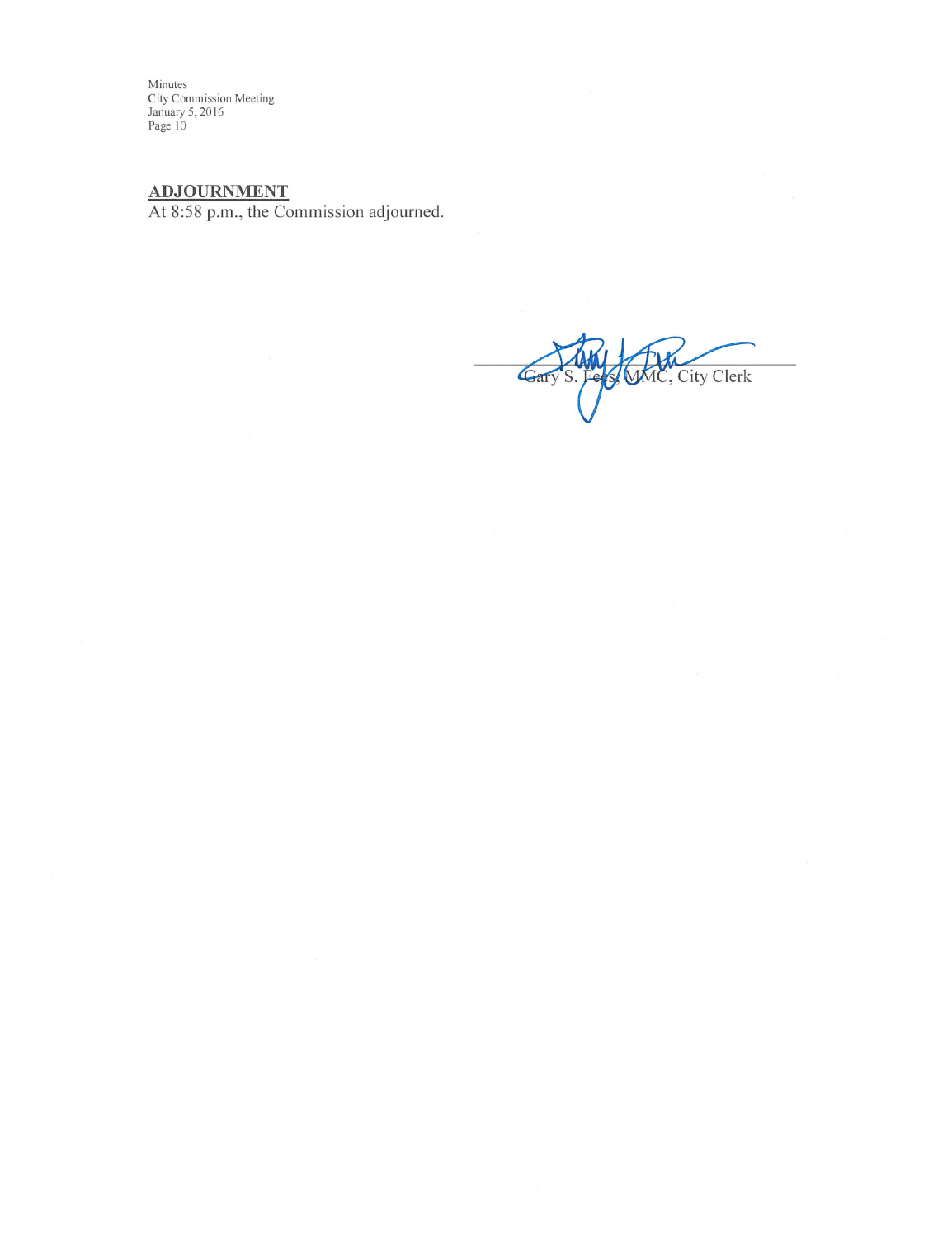**Minutes** City Commission Meeting January 5, 2016 Page 11

*Attachment No. 1*

#### **STAFF REPORT**

## **APPLICATION TO REZONE PROPERTY TO PLANNED UNIT DEVELOPMENT DISTRICT**

# **BACKGROUND**

**FROM:** I-2, Industrial Park District

**TO:** PUD, Commercial Planned Unit Development

**OWNERS:** The McCall Pattern Company, Vince Placek, CFO

**APPLICANT:** SMH Consultants, Jeff Hancock on behalf of their client,

**DATE OF NEIGHBORHOOD MEETING:** September 9, 2015

**DATE OF PUBLIC NOTICE PUBLICATION:** October 23, 2015

#### **DATE OF PUBLIC HEARING: PLANNING BOARD:** December 7, 2015 **CITY COMMISSION:** December 22, 2015

**LEGAL DESCRIPTION:** a 1.33 acre tract in the Southeast Quarter of Section 8, Township 10 South, Range 08 East.

**LOCATION:** The site is generally located to the east of the intersection of McCullough Place and McCall Road.

**AREA:** 57,980 square feet (1.33 acres)

**PROPOSED USES:** Drive-thru bank and a drive-thru coffee shop within 1 building

#### **PROPOSED BUILDINGS AND STRUCTURES:**

The applicant has proposed to construct a two-story bank building with a drive-thru teller area and a drive-thru coffee shop. The building footprint will be approximately 4,950 square feet with 2 porticoes covering the driveways to the teller windows and coffee shop that total 1,875 square feet. The total floor area for the building is approximately 4,900 square feet.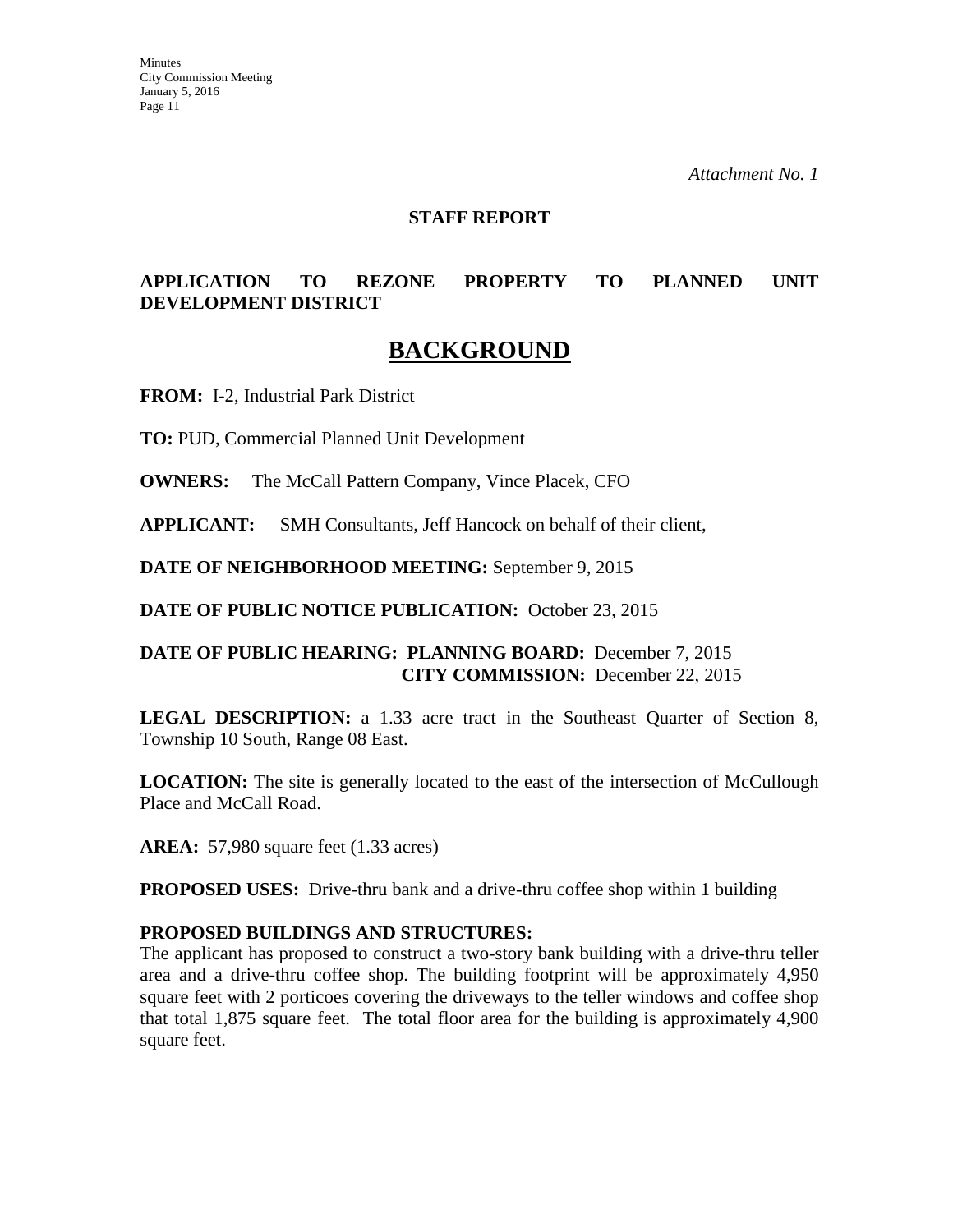The building will be approximately 32 feet tall to the tallest parapet. The roofline will be roughly 26 feet in height. The building materials will be limestone façade, cement fiber board siding and rectangular cement fiber board panels.

# **PROPOSED LOT COVERAGE**

| Use                                 | <b>Square Feet</b> | <b>Percentage</b> |
|-------------------------------------|--------------------|-------------------|
| <b>Building</b>                     | 4,970              | 8.6%              |
| Paved Area (Parking &<br>Driveways) | 36,798             | 63.5%             |
| <b>Landscaped Areas</b>             | 16,213             | 27.9%             |
| <b>Total Impervious</b>             | 41.768             | 72.1%             |

#### **PROPOSED SIGNS**

Proposed signage will consist of a wall signs for the bank and coffee shop on the south and west building facades and a monument sign located at the southwest corner of the development site.

| <b>Type</b> | Location                     | <b>Dimensions</b>              | Lighting               |
|-------------|------------------------------|--------------------------------|------------------------|
| Wall        | South Wall - Bank            | $8'10''$ x 4'1" (36 sq. ft.)   | Internally illuminated |
| Wall        | West Wall - Bank             | $8'10''$ x 4'1" (36 sq. ft.)   | Internally illuminated |
| Wall        | West Wall – Coffee shop      | $8'10''$ x 4'1" (36 sq. ft.)   | Internally illuminated |
| Wall        | South Wall – Coffee shop     | $4'5''$ x $4'1''$ (18 sq. ft.) | Internally illuminated |
| Monument    | Southwest corner of the site | $4'$ x 12' (48 sq. ft.)        | Internally illuminated |

The monument sign will be approximately 6 feet tall on a 2 foot tall limestone monument located within a landscaped area.

**PROPOSED LIGHTING:** Lighting for the development will consist of 20 foot tall pole and wall mounted lights to illuminate the parking lot. Per the Manhattan Zoning Regulations, all lights are required to be shielded and fully cut off at the property line.

# **SIX REVIEW CRITERIA FOR PLANNED UNIT DEVELOPMENTS**

**1. LANDSCAPING:** The site is proposed to be landscaped with deciduous trees, evergreen and deciduous shrubs, and ornamental grasses around the building, at entrances to the site, along the west property line and in front of the trash dumpster screening. The remaining open, landscaped areas will grass areas

An area of native grasses along McCall Road will be planted in a shallow swale to be used for stormwater detention and best management practices for stormwater runoff quality.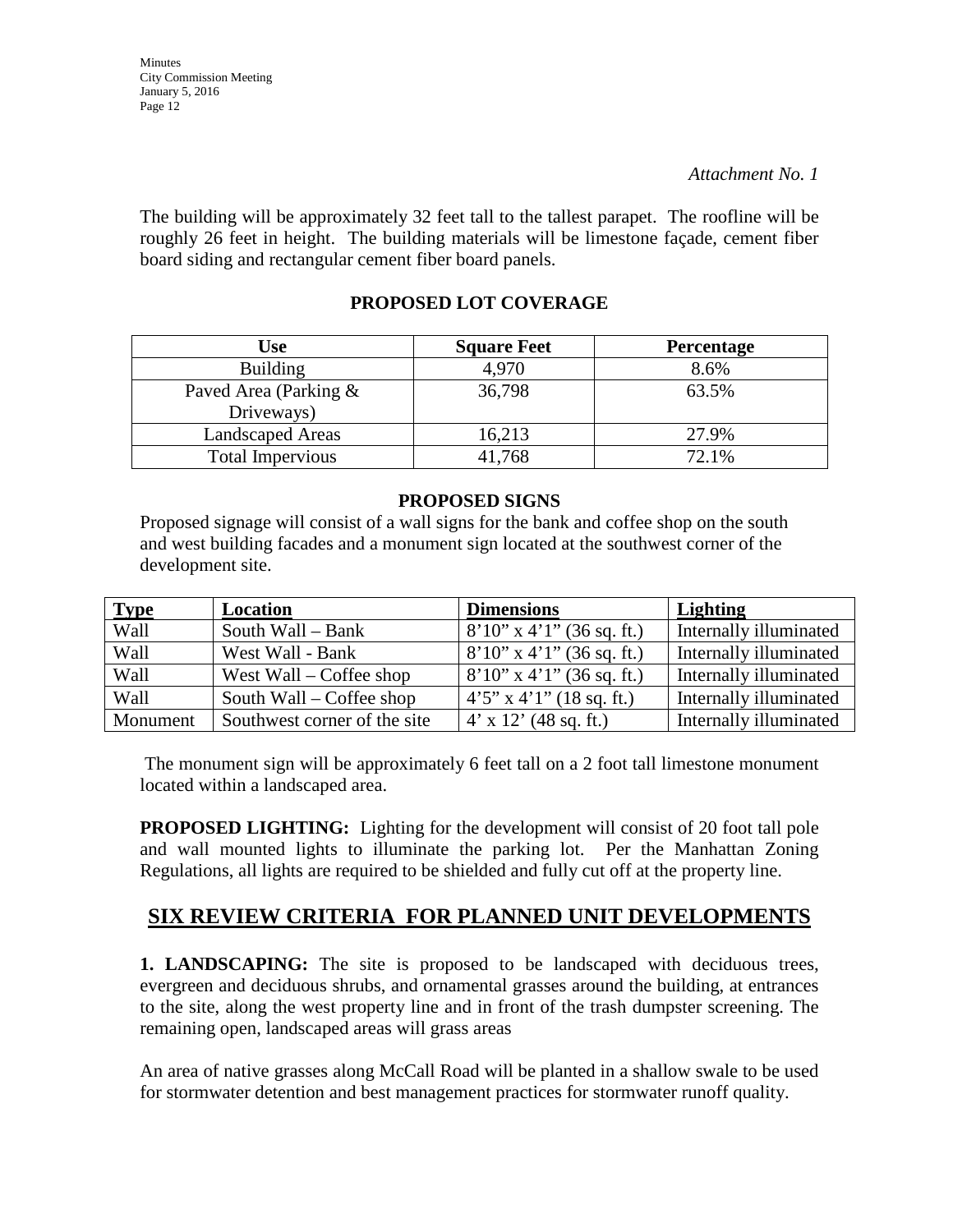A condition of approval is proposed to require a landscape performance agreement for the installation of the proposed landscape materials.

**2. SCREENING:** The trash dumpster and power generator proposed on the northeast corner of the development site is proposed by concrete screening walls. The dumpster is to be enclosed by a 6 foot tall wall and the generator will be enclosed with a 9 foot tall wall.

Heating and air conditioning ground equipment is proposed to be screened using ornamental grasses.

**3. DRAINAGE:** Because of the relative small size of the proposed development and the site's location of the levee and Kansas River, the City's Stormwater Engineer did not require a full drainage study. The Stormwater Engineer did require a Best Management Practices (BMP) for Post-Construction Water Quality analysis. The analysis was conducted by SMH Consultants, dated September 17, 2015, and determined that 1 postconstruction BMP is required. SMH Consultants has designed an approximately 110 foot long vegetative swale that is 8 feet deep to be located along McCall Road. This swale will collect the stormwater runoff from the site, filter any pollutants (i.e. road salts, gravel, oils from vehicles) from the stormwater and then discharge the filtered water into the existing stormwater sewer that is located along McCall Road.

The City's Stormwater Engineer has reviewed the Post-Construction BMP Analysis and accepts the findings. The Stormwater Engineer did not that annual maintenance for the swale will be a requirement of property owner.

**4. CIRCULATION:** The development site gains access from the McCullough Place Travel Easement to the west and a travel easement proposed on the McCall Pattern property to the east. The western travel easement intersects with McCall Road and is a right in/right out only intersection. The proposed east travel easement is to be 25 feet wide and run crosses the parking lot in front of McCall Pattern Company. This travel easement will intersect with Kretschmer Drive, which intersects with McCall Drive.

The circulation pattern for the development is for vehicles to enter from the travel easements from the west or east and gain access to the proposed off-street parking lot or drive-thrus associated with the coffee shop or bank. Exiting the site will follow the same circular pattern through the parking lot into the travel easements. Vehicles leaving the site to the west will either turn right onto McCall Road at the intersection of McCullough Place or travel the existing travel easements in the McCall Place development to the fully directional traffic signal at Carlson Drive. Vehicles leaving the site to the east will have access to McCall Road via the fully functional intersection at Kretschmer Drive.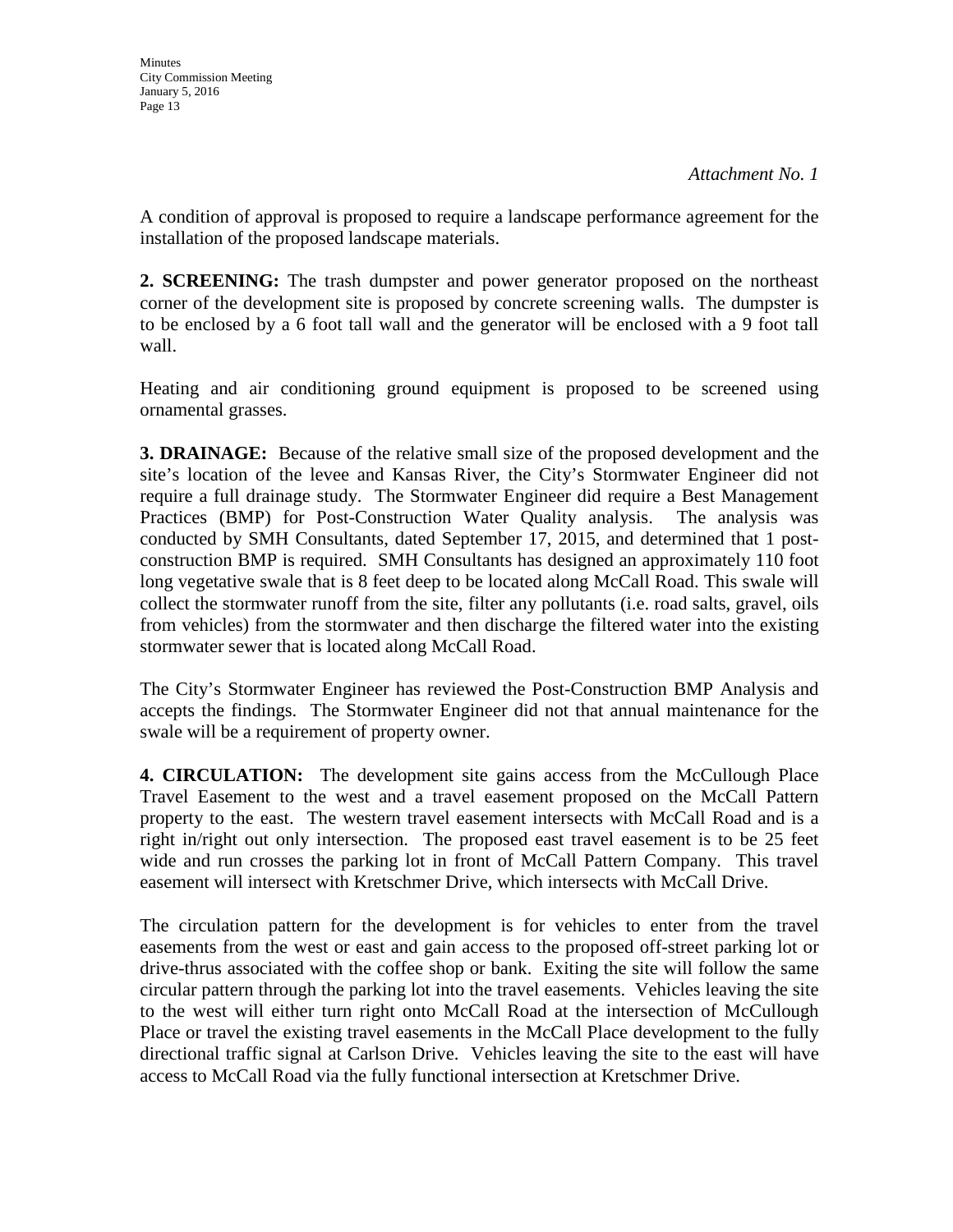**Minutes** City Commission Meeting January 5, 2016 Page 14

#### *Attachment No. 1*

SMH Consultants provided a traffic analysis, dated September 16, 2015, determined that an additional 182 vehicle trips in the A.M. Peak Hour and 249 vehicle trips in the P.M. Peak Hour will be generated from the proposed development. The road network surrounding the site was improved into 2010 to a 5-lane urban section. Generally speaking, the design of the minor arterial and intersecting local commercial streets took into account new commercial development in the area. The traffic analysis determined that the traffic generated from the development site will not adversely impact the existing or future functions of the road network in the area. The City Engineer has reviewed the traffic analysis and accepts its findings with no comments (see attached memo). The City Engineer did not that a future expansion on McCall Road is anticipated to incorporate a dedicated right turn lane into the McCall Place Development for west bound traffic.

#### *Off-Street Parking*

Fifty-nine (59) off-street parking spaces are proposed on the development site. The offstreet parking requirement for bank and financial institution is 1 parking space per 450 sq. ft. of building area. City Administration is considering the drive-thru coffee shop as an accessory use associated with the K-State Credit Union, and is including the use within the financial institutions parking calculation total. Based on gross floor area of the proposed building (9,800 square feet), 22 off-street parking spaces are required. The amount of off-street parking proposed on the development site is adequate.

#### *Bicycle & Pedestrian*

A 10 foot wide multi-use concrete path is located on McCall Road, in front of the development site. A 5 foot sidewalk is proposed to provide pedestrian access from the McCall Road sidewalk to the proposed building.

The site plan does not show locations for parking bicycles on the site. Although not a requirement of the Zoning Regulations, bicycle rack(s) should be considered in the Final Development Plan phase for customers and employees.

**5. OPEN SPACE AND COMMON AREA:** Open space on the site is limited to manicured grass lawn areas around the parking lot and along the roadways.

**6. CHARACTER OF THE NEIGHBORHOOD:** The neighborhood is a mixture of highway commercial and industrial uses. The areas along McCall Road are transitioning from a historically industrial area, to a retail commercial corridor. Large box retail stores are located to west and southwest. Drive-thru restaurants are located along the five (5) lane minor arterial. There are also a number of strip mall type retail centers in the immediate area. To the north of the site is predominately industrial and office uses.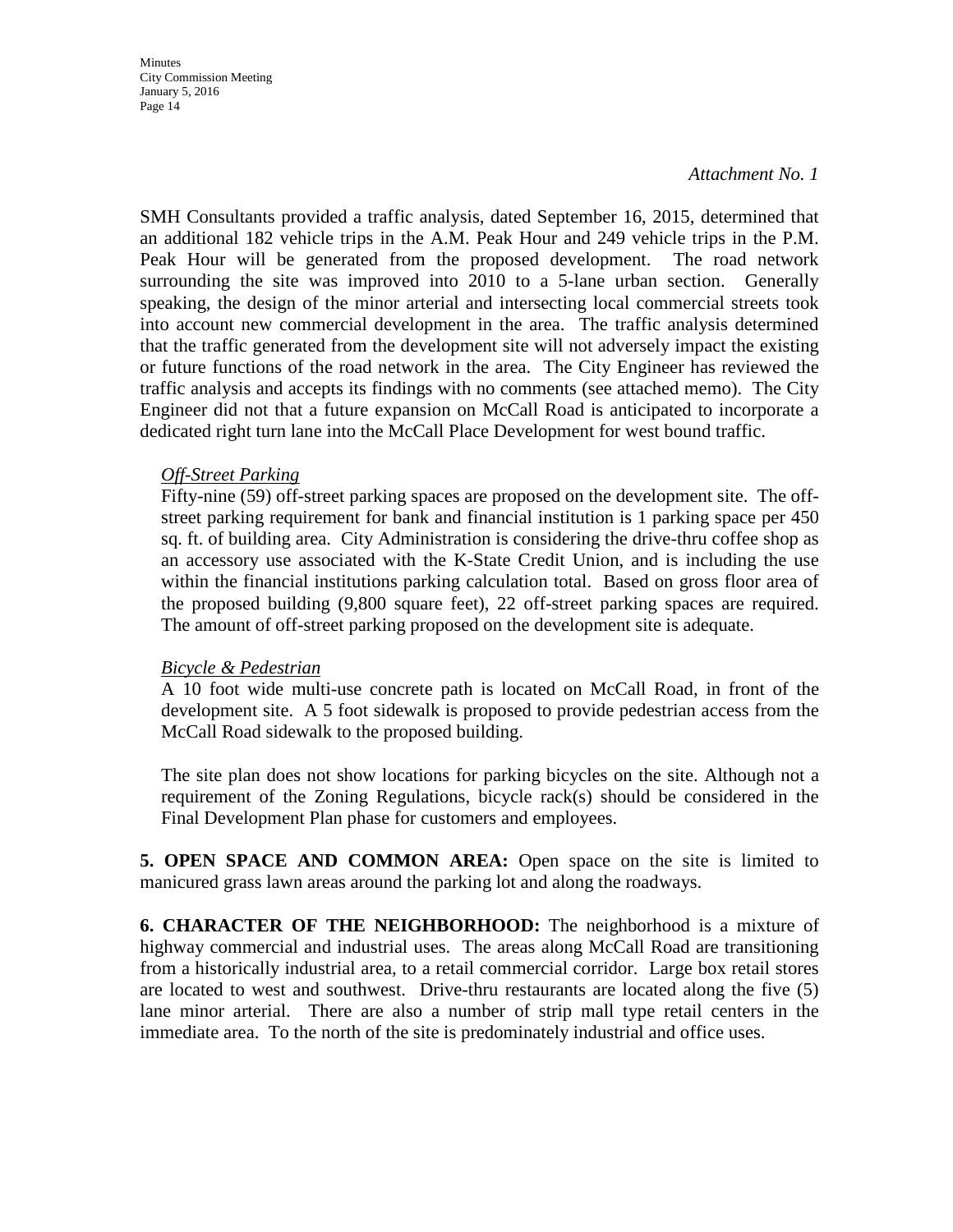# **THIRTEEN MATTERS TO BE CONSIDERED WHEN CHANGING ZONING DISTRICTS**

**1. EXISTING USE:** Vacant land associated with McCall Pattern.

**2. PHYSICAL AND ENVIRONMENTAL CHARACTERISTICS:** The site is currently an open-space area associated with the McCall Pattern Company. The development site is relatively flat and gradually slopes to the south towards McCall Road. The development site is nearly 100% pervious surfaces consisting of manicured lawn and landscape beds.

# **3. SURROUNDING LAND USE AND ZONING:**

**NORTH:** I-2, Industrial Park District; Food manufacturing plant

**SOUTH:** I-2 District and C-5, Highway Service Commercial District; McCall Road right-of-way; New and used vehicle sales lot and vacant retail store.

**EAST:** I-2 District; Professional dance studio, wholesale building supply store and commercial warehouse space.

**WEST:** McCall Landing PUD, Commercial Planned Unit Development; McCullough Place travel easement, vacant commercially zoned land, big box home improvement store and retail strip center.

- **4. CHARACTER OF THE NEIGHBORHOOD:** See above under "6. CHARACTER OF THE NEIGHBORHOOD".
- **5. SUITABILITY OF SITE FOR USES UNDER CURRENT ZONING:** The development site is the front yard area for McCall Pattern Company. The current zoning district is I-2, Industrial Park District, which the current use is permitted.

The proposed use for banks and financial institutions and the accessory coffee shop are not allowed as primary permitted or conditional uses in the I-2 District. The proposed development requires a rezoning to a retail commercial zoning district, such as the proposed PUD.

**COMPATIBILITY OF PROPOSED DISTRICT WITH NEARBY PROPERTIES AND EXTENT TO WHICH IT MAY HAVE DETRIMENTAL AFFECTS:** The surrounding area is transiting from an industrial area to an area concentrated with drive-thru restaurants and retails stores, some of which are big box type retail stores. The proposed development will be consistent with surrounding uses and should not adversely impact adjacent properties.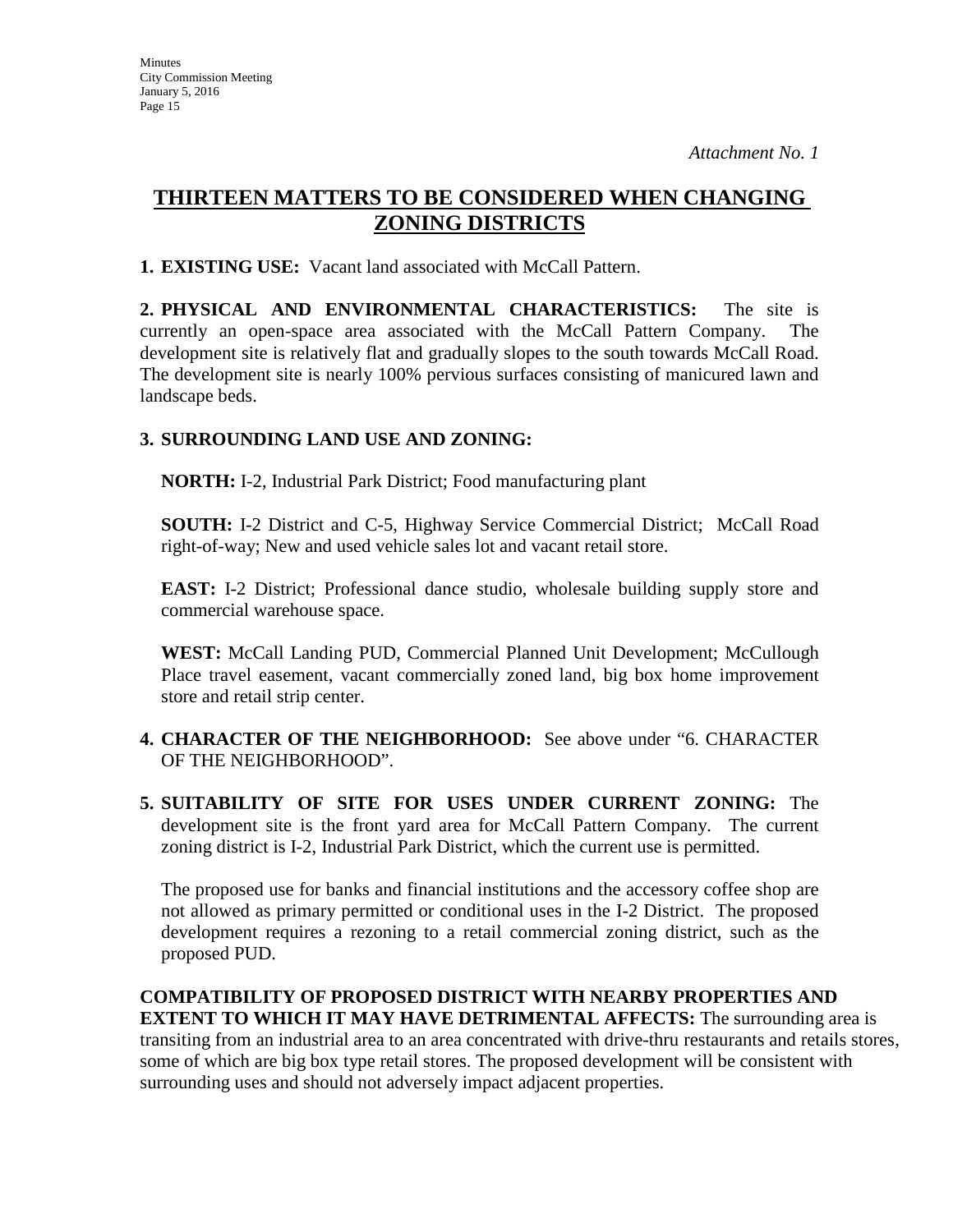The applicant held a neighborhood meeting on September 9, 2015. According to the meeting notes, no one from the public attended the meeting.

**7. CONFORMANCE WITH COMPREHENSIVE PLAN:** The site is in the Northeast Planning Area of the Future Land Use Map of the Comprehensive Plan. The site is shown as Industrial (IND) on the map. The proposed rezoning would implement a development generally consistent with the policies applicable to all commercial development, as well as policies applicable to the Community Commercial category, set out below after the policies of the IND category.

Policies of the IND category include:

#### **Employment: Industrial and Office**

# **BACKGROUND AND INTENT**

*Employment uses within the Urban Area are intended to provide concentrated areas of high quality employment facilities for uses such as office headquarters, research and development facilities, and educational facilities, as well as locations for light and heavy manufacturing, warehousing and distribution, indoor and screened outdoor storage, and a wide range of other industrial services and operations.* 

#### **INDUSTRIAL (IND)**

#### *I 1: Characteristics*

*The Industrial designation is intended to provide locations for light and heavy manufacturing, warehousing and distribution, indoor and screened outdoor storage, and a wide range of other industrial services and operations. Typically, heavy industrial uses involve more intensive work processes, and may involve manufacturing or basic resource handling and/or extraction. Design controls within an Industrial area are not as extensive as in the Office/Research Park category and a broader range of uses is permitted.* 

#### *I 2: Location*

*Because of their potential environmental impacts, Industrial uses should generally be located away from population centers or must be adequately buffered. Traffic generated by industrial uses should not pass through residential areas. Sites should have access to one or more major arterials or highways capable of handling heavy truck traffic. Railroad access is also beneficial to certain types of heavy industrial uses. Light industrial uses can typically be located in areas that also contain some highwayoriented commercial uses, and might benefit from close proximity and better access to their local customer base.*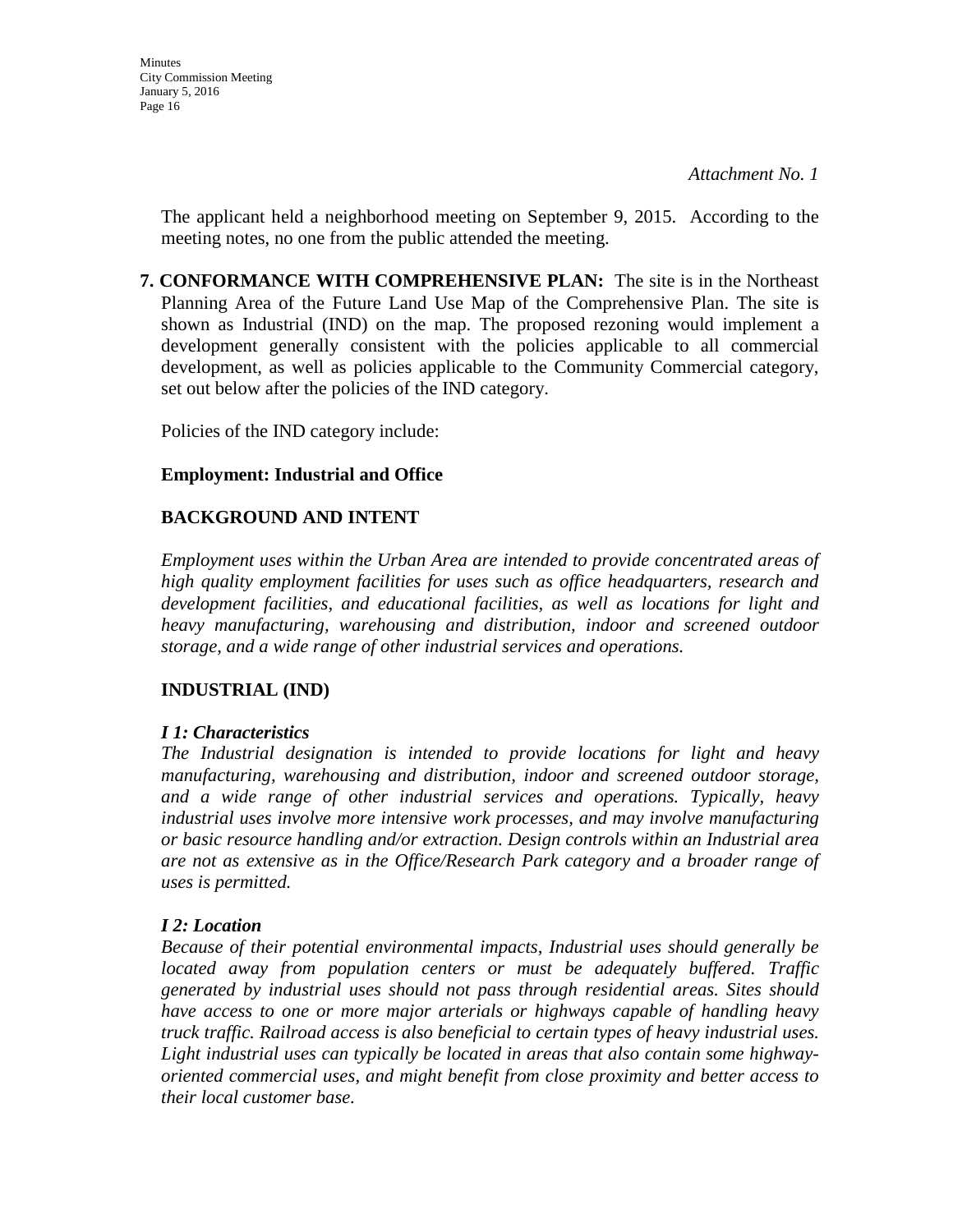#### *I 3: Screening*

*Storage, loading and work operations should be screened from view along all industrial area boundaries (when adjacent to non-industrial uses) and along all public streets.*

Commercial policies include:

# **Commercial**

# **BACKGROUND AND INTENT**

*The City contains numerous commercial areas that provide the necessary goods and services for residents of the community and region as well as visitors. Commercial developments must be located and designed to balance market opportunities with access and location. In addition, the location and design of commercial areas must be incorporated into surrounding areas, rather than altering the character of surrounding neighborhoods. While the Downtown, or Central Core District, will remain the primary focus of regional commercial activity for the community and region, a variety of other community and neighborhood scale commercial centers will be distributed throughout the community to provide for the day-to-day needs of residents.* 

# **COMMERCIAL- ALL CATEGORIES**

## *C 1: Designate Commercial Areas According to Their Role and Function in the Region*

*To provide a variety of commercial services to the community, three commercial designations are provided, depending on the center's scale, purpose, location, and intensity of use. These include the Central Core District, Community Commercial, and Neighborhood Commercial.* 

#### *C 2: Distribution of Commercial Services*

*Commercial centers should be distributed throughout the community to provide ease of access for all residents and minimize the need for cross-town vehicle trips.* 

# *C 3: Locate All Commercial Uses in Activity Centers*

*Commercial services should be concentrated and contained within planned activity centers, or nodes, throughout the community. Development of distinct commercial nodes will help preserve the residential character of many of the major street corridors throughout the community and help prevent the negative impacts caused by multiple access points along a corridor. Commercial activities, when grouped in cohesive centers or nodes, result in more viable areas compared to scattered or isolated single use commercial sites. Activity centers, or nodes, provide a variety of services in a*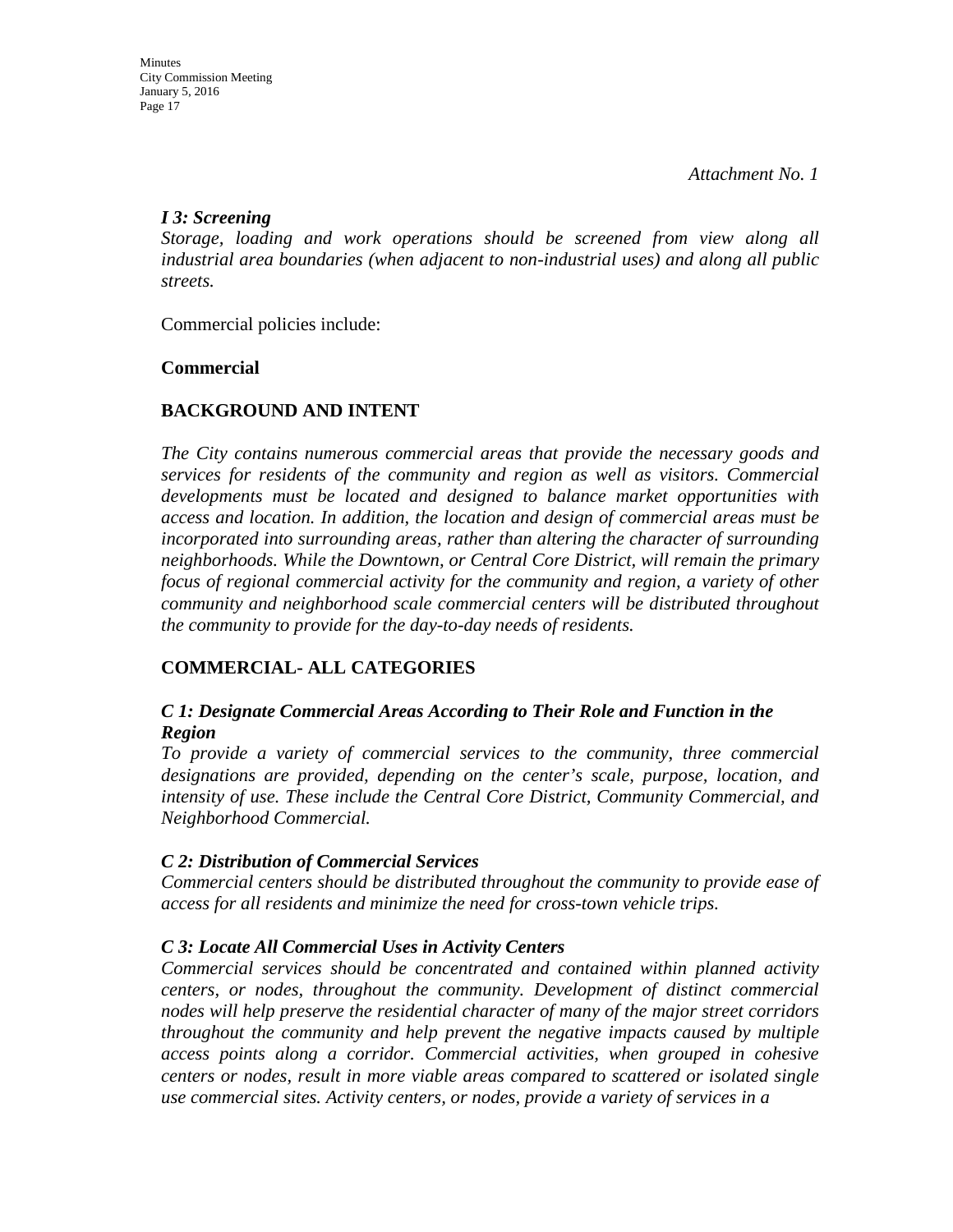**Minutes** City Commission Meeting January 5, 2016 Page 18

> *concentrated location to promote "one-stop shopping" and minimize the need for multiple vehicle trips. Each center has a limited number of vehicle access points to minimize impacts on surrounding uses and maintain an efficient traffic flow to and from the site. Uses are typically clustered on larger sites near the intersection of two major streets rather than being developed in linear, "strip" configurations along major street corridors. Linear development patterns, particularly when parcels provide a single use and are developed independently, can require multiple access points and lead to disruption of traffic flow on adjacent streets. Although lot sizes and/or configurations in some areas may warrant the use of a more linear development pattern, it is generally discouraged.*

#### *C4: Include a Mix of Uses in New and Redeveloped Commercial Areas*

*New development and redevelopment should include a mix of uses of different types and sizes, creating a diversity of activity and avoiding large, single-use buildings and dominating parking areas.* 

#### *C5: Promote a High Quality Urban Environment*

*The physical design of commercial development areas shall promote a high quality urban environment, as expressed by site layout, building materials and design, landscaping, parking area design, and pedestrian-oriented facilities, such as through use of design guidelines.* 

#### **COMMUNITY COMMERCIAL (CC)**

#### *CC 1: Characteristics*

*Community Commercial Centers provide a mix of retail and commercial services in a concentrated and unified setting that serves the local community and may also provide a limited draw for the surrounding region. These centers are typically anchored by a larger national chain, between 120,000 and 250,000 square feet, which may provide sales of a variety of general merchandise, grocery, apparel, appliances, hardware, lumber, and other household goods. Centers may also be anchored by smaller uses, such as a grocery store, and may include a variety of smaller, complementary uses, such as restaurants, specialty stores (such as books, furniture, computers, audio, office supplies, or clothing stores), professional offices and health services. The concentrated, unified design of a community commercial center allows it to meet a variety of community needs in a "one-stop shop" setting, minimizing the need for multiple vehicle trips to various commercial areas around the community. Although some single use highway-oriented commercial activities will continue to occur in some areas, this pattern of development is generally not encouraged.*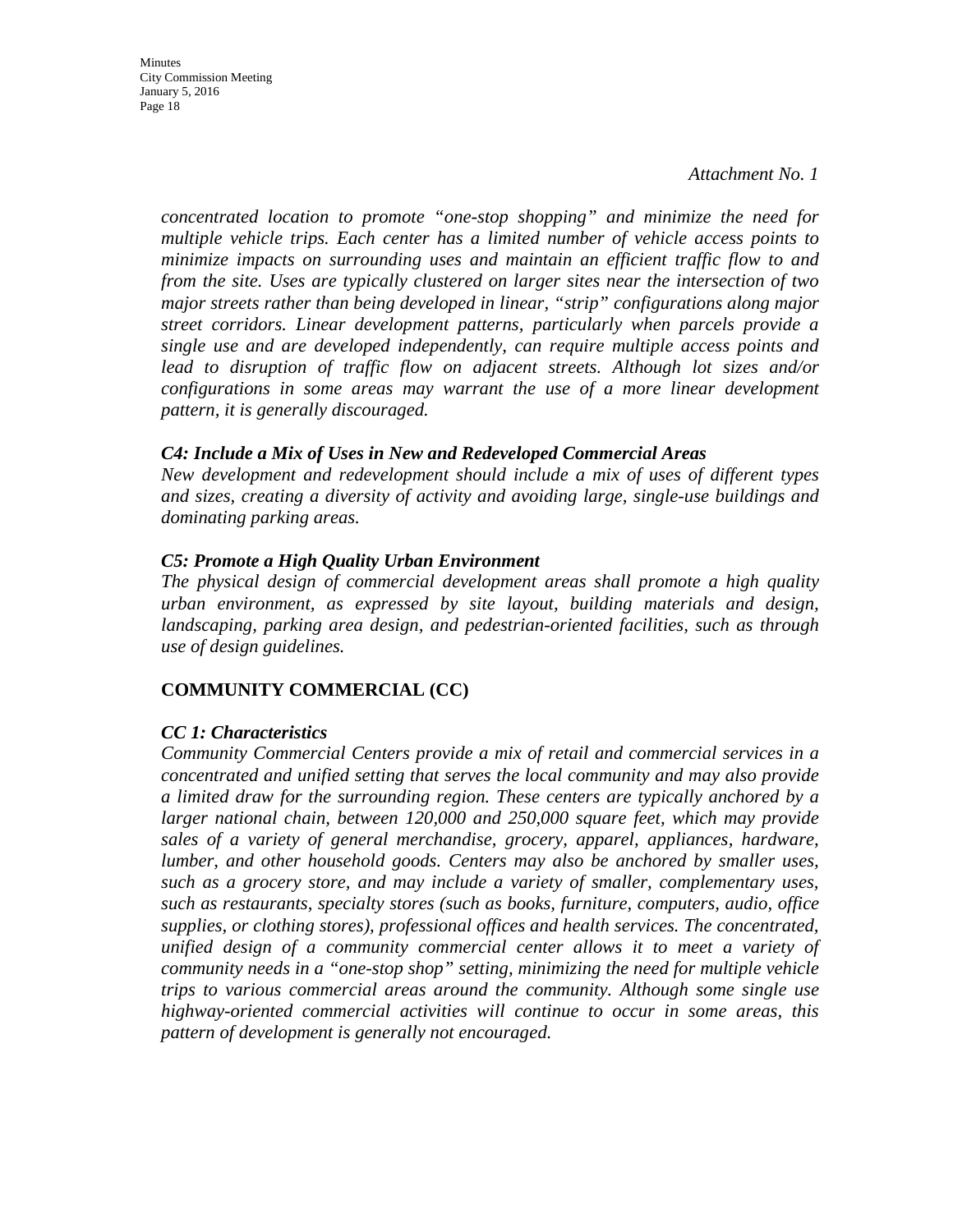## *CC 2: Location*

*Community Commercial Centers should be located at the intersection of one or more major arterial streets. They may be located adjacent to urban residential neighborhoods and may occur along major highway corridors as existing uses become obsolete and are phased out and redeveloped over time. Large footprint retail buildings (often known as "big-box" stores) shall only be permitted in areas of the City where adequate access and services can be provided.* 

## *CC 3: Size*

*Typically require a site of between 10 and 30 acres.* 

## *CC 4: Unified Site Design*

*A unified site layout and design character (buildings, landscaping, signage, pedestrian and vehicular circulation) shall be required and established for the center to guide current and future phases of development. Building and site design should be used to create visual interest and establish a more pedestrian-oriented scale for the center and between out lots.* 

## *CC 5: Building Design and Character*

*Require Community Commercial Centers to meet a basic level of architectural detailing, compatibility of scale with surrounding areas, pedestrian and bicycle access, and mitigation of negative visual impacts such as large building walls, parking areas, and service and loading areas. While these requirements apply to all community commercial development, they are particularly important to consider for larger footprint retail buildings, or "big-box" stores. A basic level of architectural detailing shall include, but not be limited to, the following:* 

- *Façade and exterior wall plane projections or recesses;*
- *Arcades, display windows, entry areas, awnings, or other features along facades facing public streets;*

*• Building facades with a variety of detail features (materials, colors, and patterns); and* 

*• High quality building materials.* 

# *CC 6: Organization of Uses*

*Concentrate Community Commercial services within planned activity centers, or commercial nodes, through the community. Cluster complementary uses within walking distances of each other to facilitate efficient, "one-stop shopping", and minimize the need to drive between multiple areas of the center. Large footprint retail buildings, or "big-box" stores should be incorporated as part of an activity center or node along with complementary uses, such as high density residential, where feasible. Linear development patterns, particularly when parcels provide a single use and are*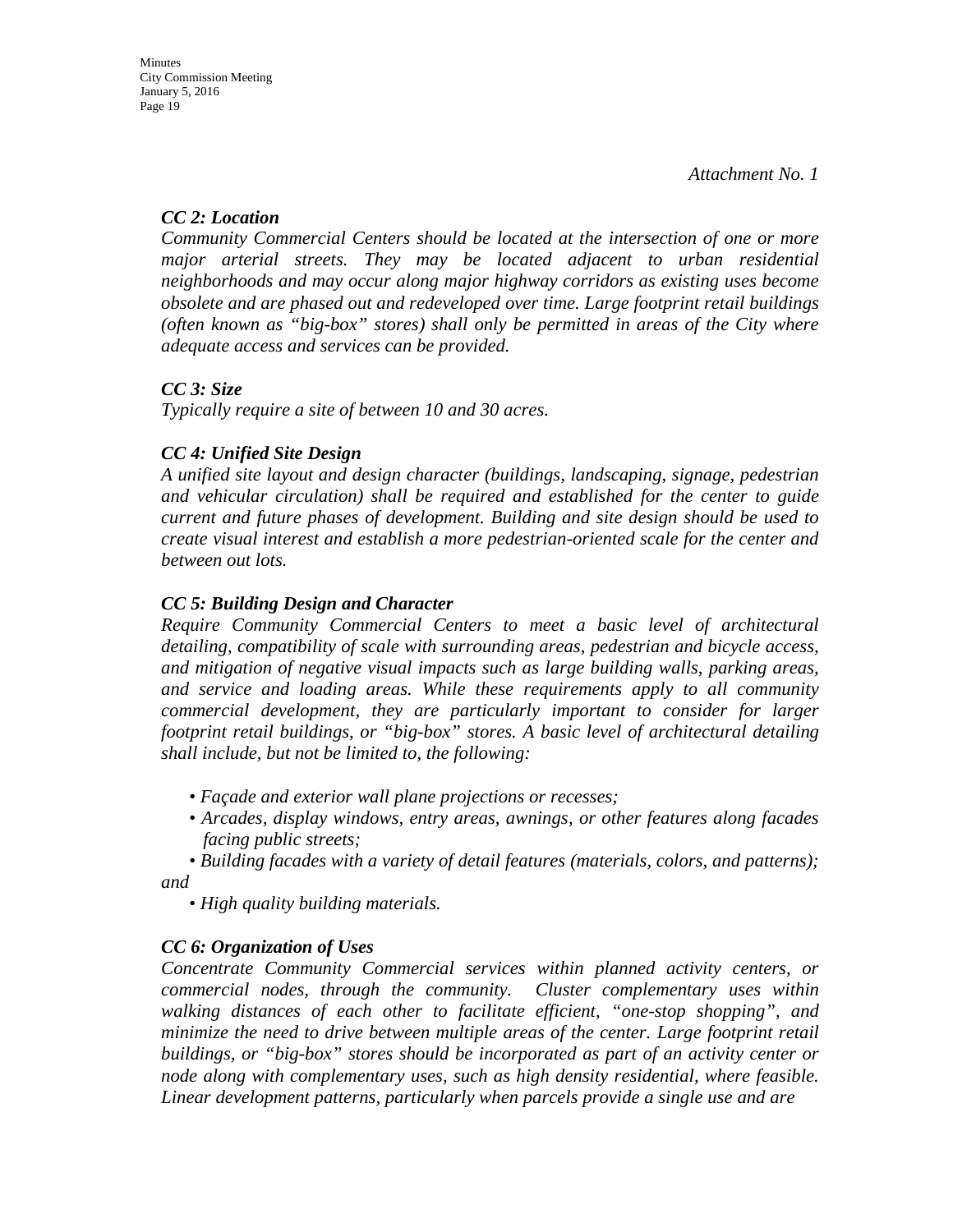*developed independently, can require multiple access points and lead to disruption of traffic flow on adjacent streets. Although lot sizes and/or configuration in some areas may warrant the use of a more linear development pattern, it is generally discouraged.* 

The proposed PUD is in a commercial growth corridor, which has experienced commercial development along an arterial street corridor, McCall Road. The proposed PUD is in general conformance to the Comprehensive Plan.

#### **8. ZONING HISTORY AND LENGTH OF TIME VACANT AS ZONED:**

1968 Annexation and rezoning to E, Light Industrial District.

1969-Present Rezoned to I-2, Industrial Park District.

#### **9. CONSISTENCY WITH INTENT AND PURPOSE OF THE ZONING ORDINANCE:**

The intent and purpose of the Zoning Regulations is to protect the public health, safety, and general welfare; regulate the use of land and buildings within zoning districts to assure compatibility; and to protect property values.

The PUD Regulations are intended to provide a maximum choice of living environments by allowing a variety of housing and building types; a more efficient land use than is generally achieved through conventional development; a development pattern that is in harmony with land use density, transportation facilities and community facilities; and a development plan which addresses specific needs and unique conditions of the site which may require changes in bulk regulations or layout. The proposed PUD is consistent with the intent and purposes of the Zoning Regulations, and the intent of the PUD Regulations, subject to the conditions of approval.

The current Flood Insurance Rate Maps shows this site to be in the Zone X (Protected By Levee). This flood zone is a moderate to low risk flood zone and is for informational purposes only. There are no regulatory requirements with this flood zone.

Subject to the conditions of approval, proposed revised K-State Credit Union PUD is consistent with the Zoning Regulations.

#### **10. RELATIVE GAIN TO THE PUBLIC HEALTH, SAFETY AND WELFARE THAT DENIAL OF THE REQUEST WOULD ACCOMPLISH, COMPARED WITH THE HARDSHIP IMPOSED UPON THE INDIVIDUAL OWNER:** There appears to be no relative gain to the public, which denial would accomplish. No adverse impacts to the public are expected, subject to conditions of approval. Therefore, there may be a hardship to the applicant if the rezoning is denied.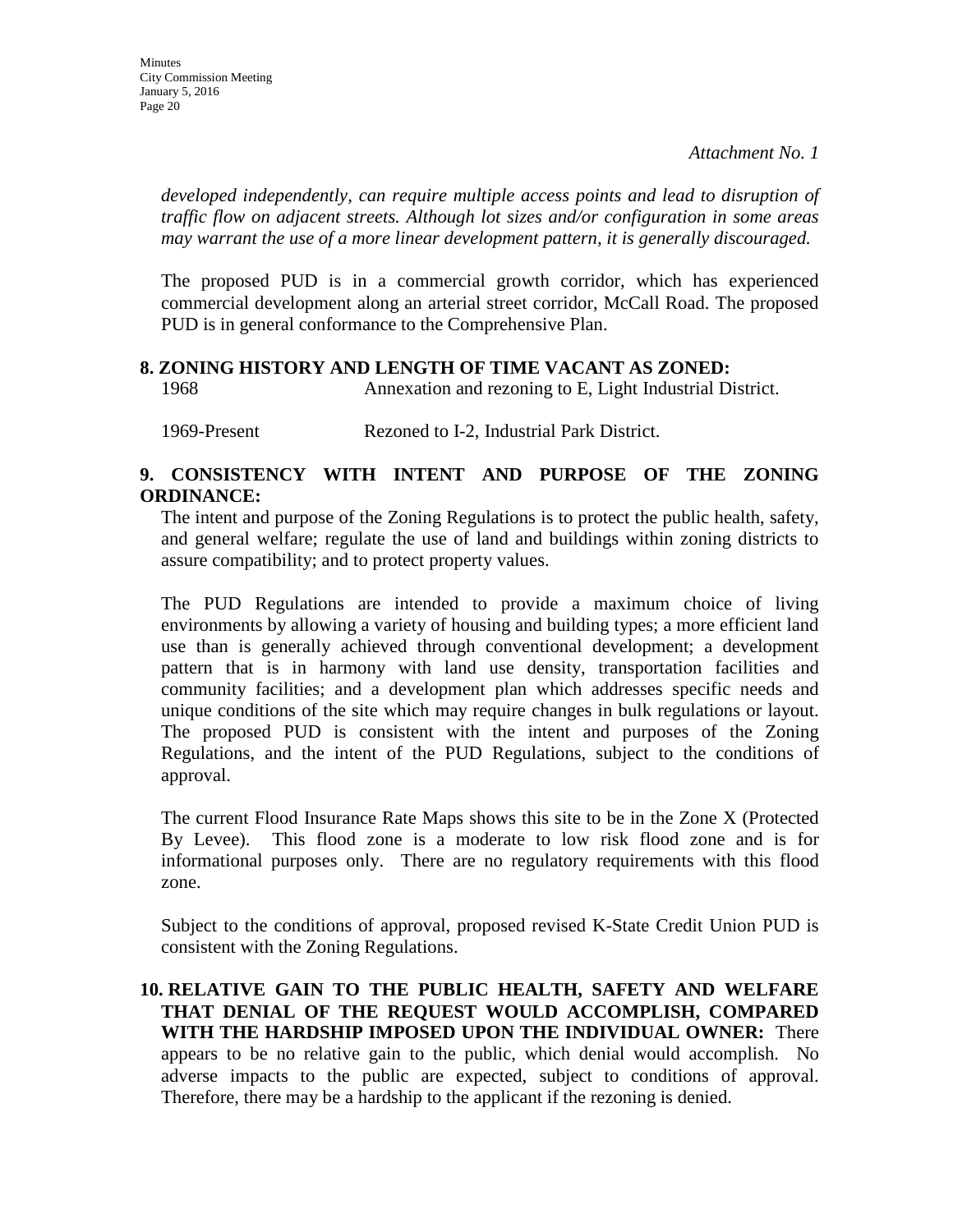**11. ADEQUACY OF PUBLIC FACILITIES AND SERVICES:** The Public Works Department – Utilities and Traffic Divisions have reviewed the proposal. Public utilities and the street network are sufficient to service the site.

#### **12. OTHER APPLICABLE FACTORS:** None.

- **13. STAFF COMMENTS AND RECOMMENDATION:** City Administration recommends approval of the proposed rezoning of K-State Credit Union Commercial PUD from I-2, Industrial Park District, to PUD, Commercial Planned Unit Development District, with the conditions:
	- 1. Permitted uses shall include banks, financial institutions, professional offices and the accessory coffee shop.
	- 2. Landscaping and irrigation shall be provided pursuant to a Landscaping Performance Agreement between the City and the owner, which shall be entered into prior to issuance of a building permit.
	- 3. All landscaping and irrigation shall be maintained in good condition.
	- 4. Light poles shall be provided as described in the application documents and shall be full cutoff design. Building lighting shall not cast direct light onto public or private streets or adjacent property and shall be full cut-off design.
	- 5. Signage for shall be constructed as proposed consisting of wall signs and pylon signs.
	- 6. Temporary banner signs should be limited to no more than two (2) banner signs. Exempt signage shall include signage described in Article VI, Section 6- 102 (A)(2)(a), (b), (c), (e), (h), (i), (j), (k), (l), and (m) of the Manhattan Zoning Regulations.
	- 7. The proposed travel easement through the McCall Pattern Company parking lot shall be created with the Final Development Plan and Final Plat.

# **ALTERNATIVES:**

- 1. Recommend approval of the proposed rezoning of K-State Credit Union Commercial PUD from I-2, Industrial Park District, to PUD, Commercial Planned Unit Development District, stating the basis for such recommendation, with the conditions listed in the Staff Report.
- 2. Recommend approval of the proposed rezoning of K-State Credit Union Commercial PUD from I-2, Industrial Park District, to PUD, Commercial Planned Unit Development District, and modify the conditions, and any other portions of the proposed PUD, to meet the needs of the community as perceived by the Manhattan Urban Area Planning Board, stating the basis for such recommendation, and indicating the conditions of approval.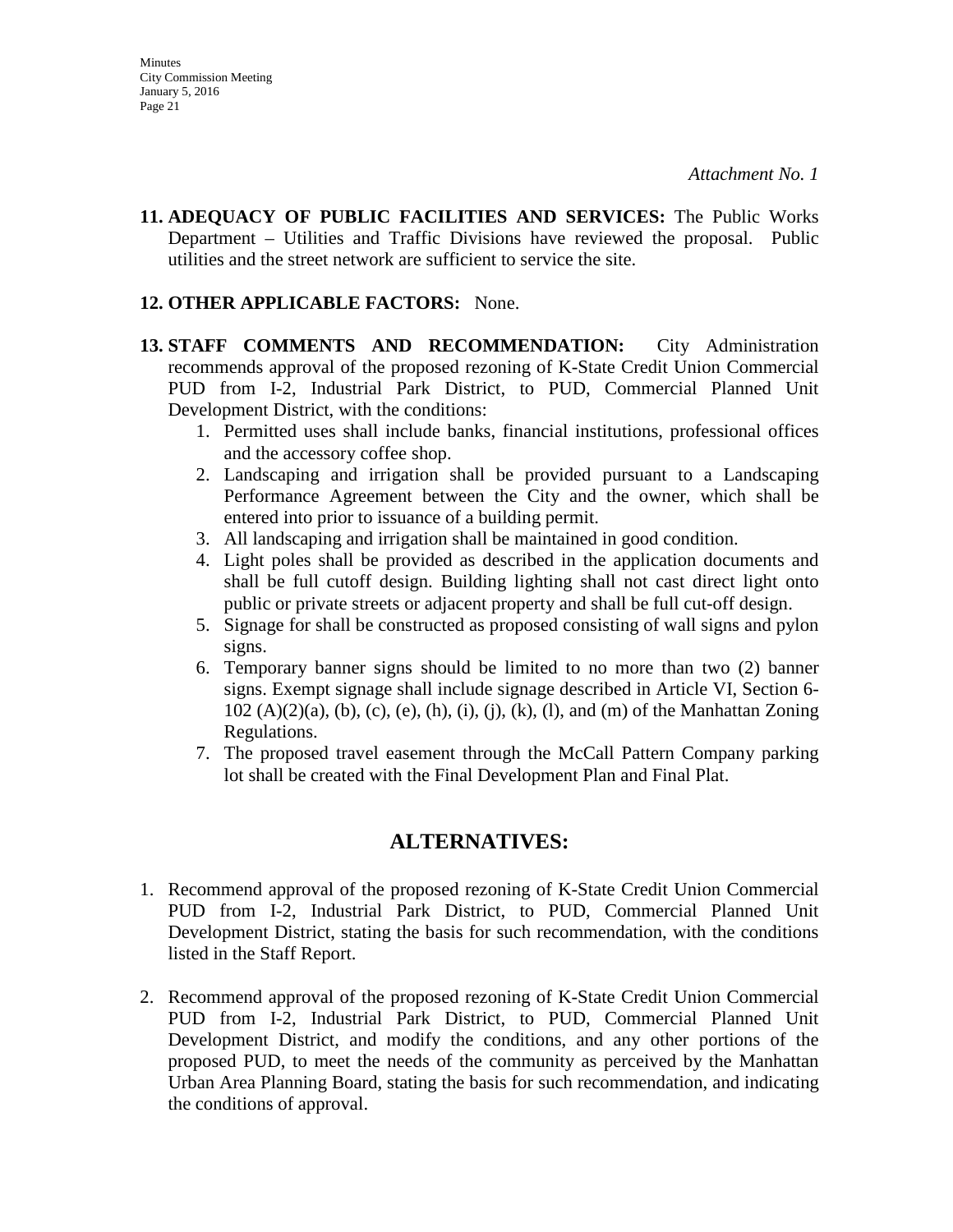- 3. Recommend denial of the proposed rezoning, stating the specific reasons for denial.
- 4. Table the proposed rezoning to a specific date, for specifically stated reasons.

# **POSSIBLE MOTION:**

The Manhattan Urban Area Planning Board recommends approval of the proposed rezoning of K-State Credit Union Commercial PUD from I-2, Industrial Park District, to PUD, Commercial Planned Unit Development District, based on the findings in the staff report, with the seven (7) conditions recommended by City Administration.

**PREPARED BY:** Chad Bunger, AICP, CFM, Senior Planner

**DATE:** November 30, 2015

CB/VR 15025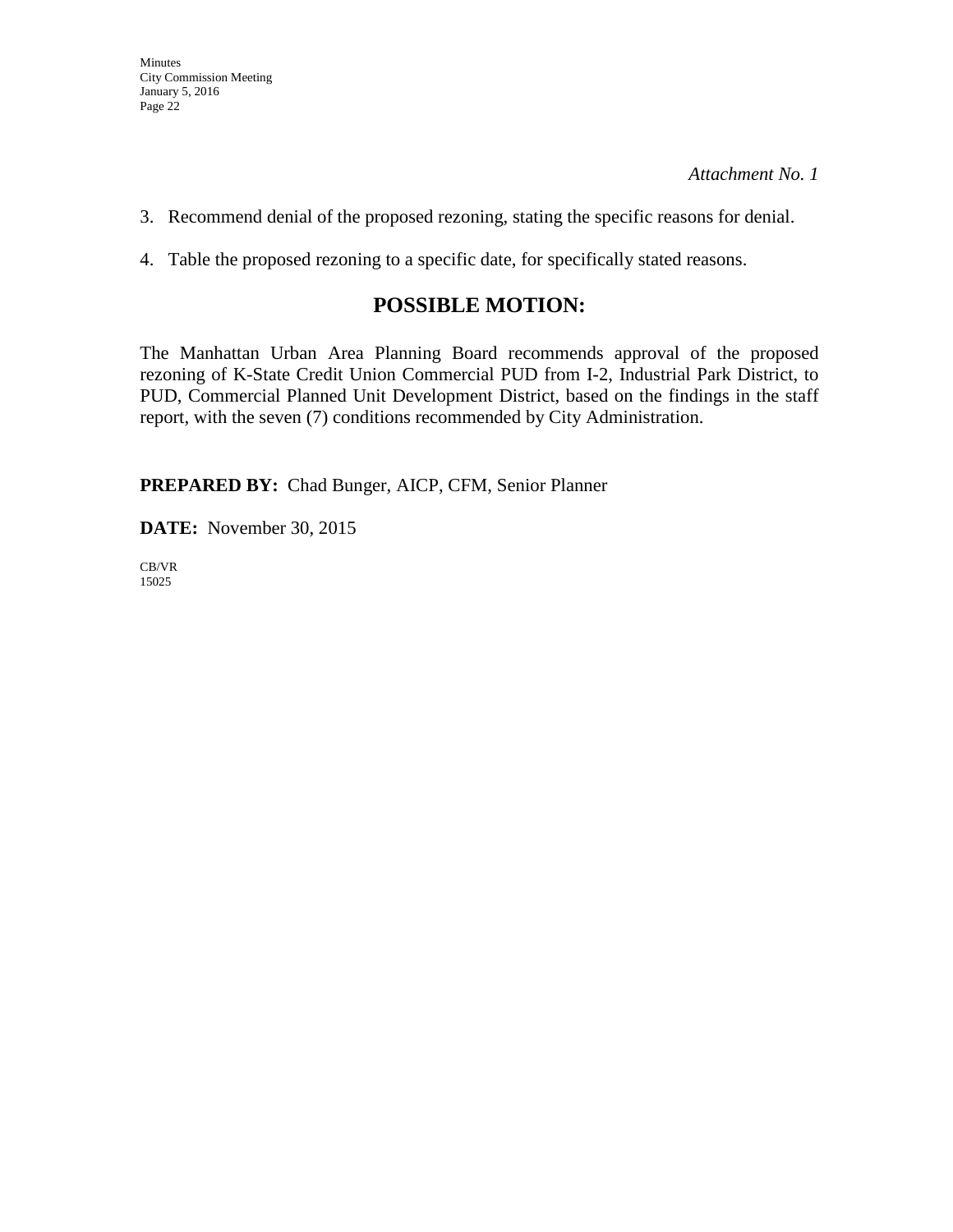#### **STAFF REPORT**

#### **ON AN APPLICATION TO REZONE PROPERTY**

**APPLICATION:** To rezone the Ledgestone Ridge subdivision for single-family homes and 2 commercial lots to be associated with the Ledge Stone Commercial area.

- **FROM:** Independence Place Residential Planned Unit Development and R-3, Multiple-Family Residential District, both with AO, Airport Overlay
- **TO:** Tract 1:C-2/AO, Neighborhood Shopping District and Airport Overlay District. Tract 2: R/AO, Single-Family Residential District and Airport Overlay District. Tract 3: R/AO, Single-Family Residential District and Airport Overlay District.

**APPLICANT/OWNER:** Stone Pointe Land Co, LLC – Tim Schultz

**LEGAL DESCRIPTION:** Lot 1, Independence Place Addition and 0.314 acres from the vacant tract of land to the east in the West half of the Southwest Quarter of Section 15, Township 10 South, Range 7 East.

**LOCATION:** Generally located 550 feet to the east of the intersection Scenic Drive and the future expansion of Miller Parkway.

#### **AREA: THE TOTAL AREA OF REZONING IS 38.11 ACRES.**

**Tract 1: 3.92 acres** - Rezone from PUD/AO to C-2 District/AO Districts: **Tract 2: 33.88 acres** - Rezone from PUD/AO to R/AO Districts: **Tract 3: 0.314 acres** - Rezone from R-3/AO to R/AO District:

**DATE OF NEIGHBORHOOD MEETING:** September 29, 2015 and October 8, 2015

**DATE OF PUBLIC NOTICE PUBLICATION:** November 16, 2015

#### **DATE OF PUBLIC HEARING: PLANNING BOARD:** December 7, 2015 **CITY COMMISSION:** January 5, 2016

# **THIRTEEN MATTERS TO BE CONSIDERED WHEN REZONING**

**1. EXISTING USE:** Open rangeland. A majority of the site was approved for the Independence Place Apartment Complex.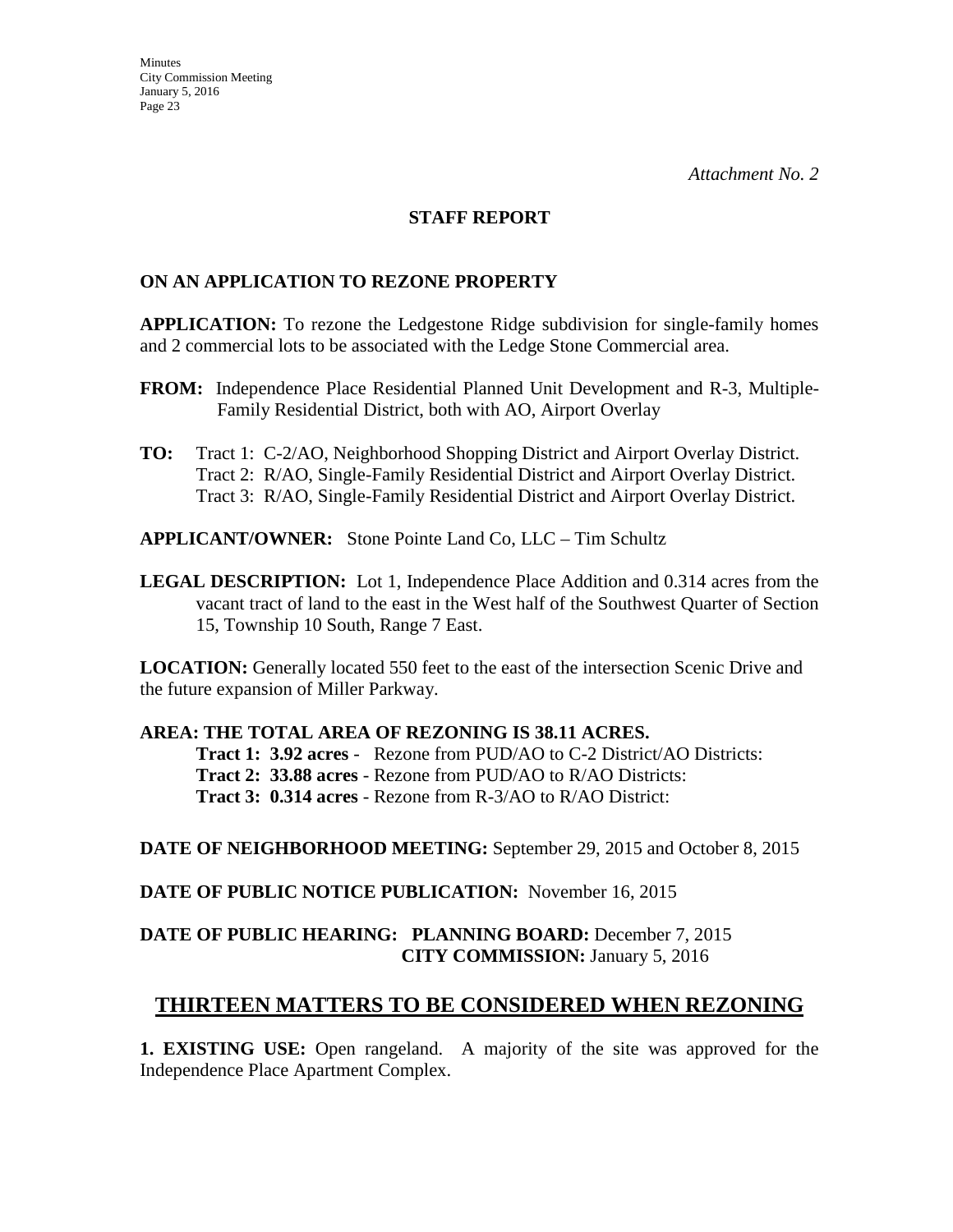**Minutes** City Commission Meeting January 5, 2016 Page 24

*Attachment No. 2*

**2. PHYSICAL AND ENVIRONMENTAL CHARACTERISTICS:** The site is typical Flinthills landform consisting of open range land, wooded ravines on the east and west sides of the proposed site. The site is reasonably steep with slopes approximately 20% and drains generally to the north-northeast to Wildcat Creek.

The site is within the Conical Zone of Manhattan's Regional Airport, which requires that the AO, Airport Overlay District, be added to site. Future uses (structures and trees), which are within the limits of the Conical Zone may be required to obtain, and be granted, an Airport Compatible Use Permit prior to construction, planting or change to the structure or tree (*see below under CONSISTENCY WITH INTENT AND PURPOSE OF THE ZONING ORDINANCE for further information concerning the AO District*).

## **3. SURROUNDING LAND USE AND ZONING:**

**NORTH:** Single-family residential; R, Single-Family Residential District with AO District.

**SOUTH:** Future extension of Miller Parkway, agricultural and range land; G-1 District.

**EAST:** Agricultural and range land, R-3/AO, Multiple-Family Residential District with Airport Overlay District and G-1 District.

**WEST:** Future neighborhood commercial area and multiple-family dwellings; C-2, Neighborhood Shopping District/AO District, and Stone Pointe Townshomes PUD.

**4. GENERAL NEIGHBORHOOD CHARACTER:** The area is characterized as a developing growth corridor of the City with single-family, two-family and multiple-family residential development to the immediate north and west. Highland Meadows Additions, Scenic Woods and the Stone Pointe Townhomes are to the north and northwest. Development is occurring in the Lee Mill Heights and Miller Ranch areas to the east, which is growing towards the site. The extension of Miller Parkway along the southern boundary of the proposed subdivision and the Miller Parkway's connection at Scenic Drive will occur in the near future. The street connection of Miller Parkway will serve the immediate neighborhood and accommodate future access to other parts of the City.

**5. SUITABILITY OF SITE FOR USES UNDER CURRENT ZONING:** The majority of the site was rezoned to the Independence Place PUD in 2010. The approved Final Development Plan showed 13 apartment buildings on 1 lot. A total of 312 dwelling units were proposed for the PUD. The development was never constructed and is considered to be abandoned as regulated in Section 9-107 Abandonment or Failure to Proceed.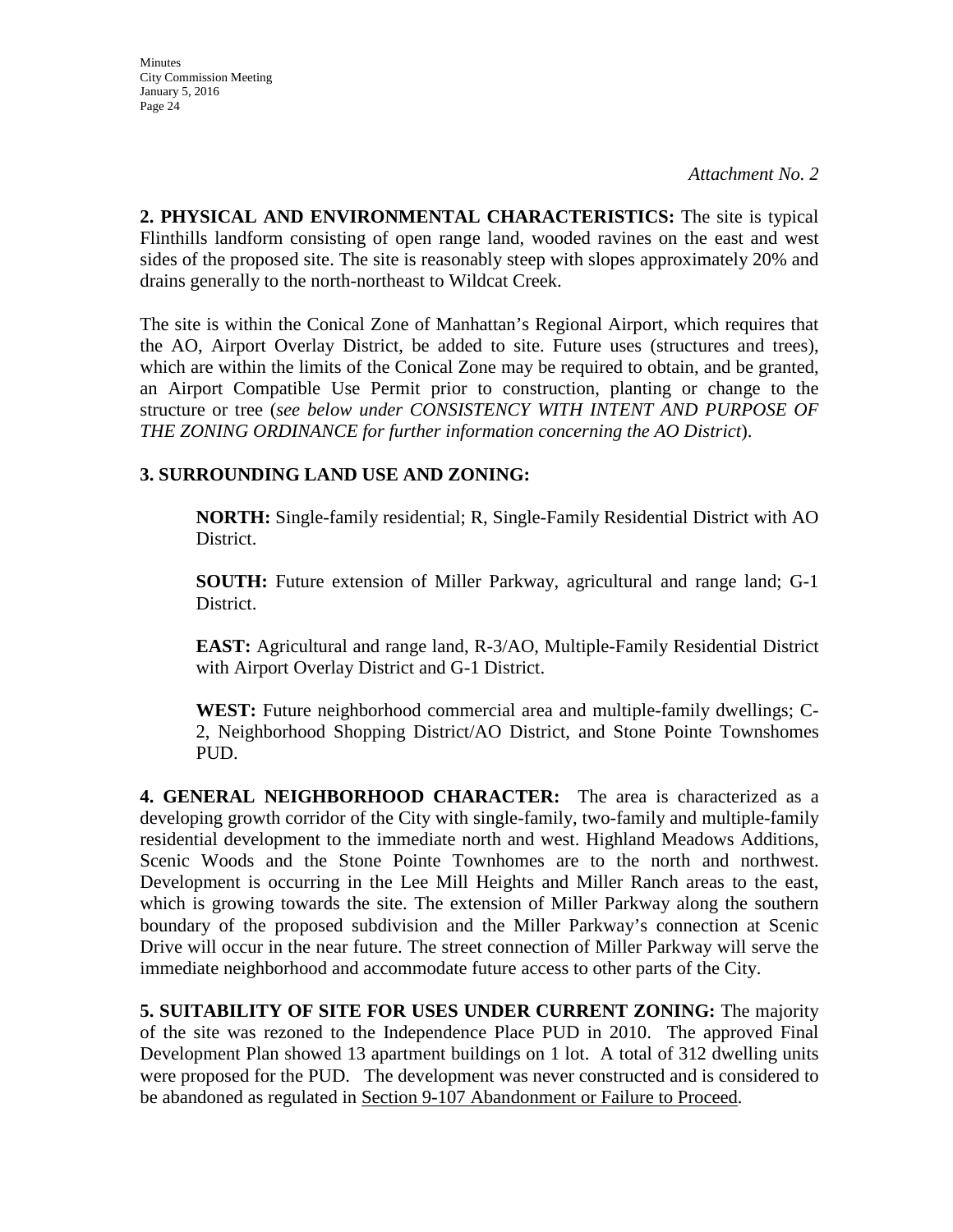**Minutes** City Commission Meeting January 5, 2016 Page 25

*Attachment No. 2*

The 0.31 acre section of the vacant land to the east of the Independence Place PUD was annexed and rezoned to R-3 District in 2006 as part of the Stone Pointe Addition. This tract has remained vacant ever since.

**6. COMPATIBILITY OF PROPOSED DISTRICT WITH NEARBY PROPERTIES AND EXTENT TO WHICH IT MAY HAVE DETRIMENTAL AFFECTS:** The site is in a growth corridor of the City. To the north are single-family homes. To the west are multiple-family dwellings as townhomes or apartment buildings and vacant commercial land. To the east and south is vacant agriculture land. The site was previously approved for an apartment complex. An increase in light, noise and traffic are expected with the single-family development, but is anticipated to be less when compared to the apartment complex. These increases should be similar to the same affects generated by the singlefamily developments in Stone Pointe and Lee Mill Heights subdivisions.

The proposed rezoning of the site to C-2, Neighborhood Shopping District, is identical to the property to the west and is proposed to expand the commercial area to include the western side of the natural ravine. This natural ravine in large part contains a detention basin and steep grades. There should be minimal impacts from this rezoning request.

Two (2) neighborhood meetings were held for the proposed Rezoning and Preliminary Plat. The first meeting was held on September 29, 2015. Seven (7) neighbors attended the meeting. According to the application information, the meeting conversation focused on drainage issues and preservation of the existing trees. The second meeting was held on October  $8<sup>th</sup>$ , with 2 meeting attendees. The meeting summary stated that the topics of drainage and site grading for the development, as well as future developments in the surrounding area and how the Airport Overlay District restrictions would impact the proposed development were discussed.

It appears that the proposed single-family and commercial rezoning should have minimal impacts on adjacent properties. The rezoning requests will be similar to existing developments in the area and will be less intensive compared to the apartment complex that was originally proposed for the site.

#### **7. CONFORMANCE WITH COMPREHENSIVE PLAN:**

The proposed Preliminary Plat is shown on the Future Land Use map in the Southwest Planning Area. The site is designated as Residential Medium to High (RMH). The site is within the Miller Parkway Corridor planning area. The site is also in the Conical Zone of the Manhattan Regional Airport. The AO District will be added as an overlay district with the rezoning to those parts within the Conical Zone.

#### RMH policies include: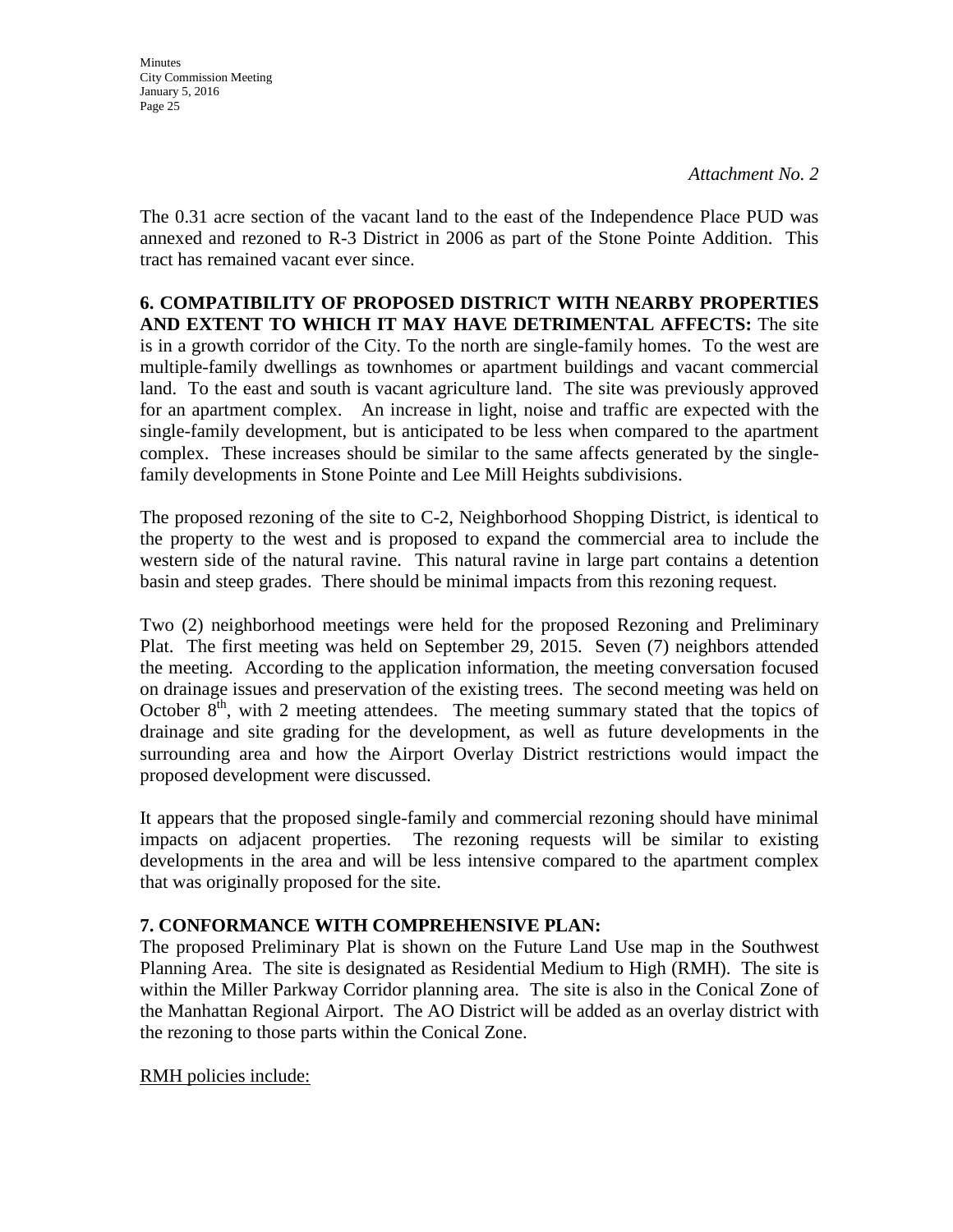## *RMH-1: Characteristics*

*The Residential Medium to High Density designation should incorporate a mix of housing types in a neighborhood setting in combination with compatible non-residential land uses, such as retail, service commercial, and office uses, developed at a neighborhood scale that is compatible with the area's residential characteristics and in conformance with policies for Neighborhood Commercial Centers. Appropriate housing types may include a combination of small lot single-family, duplexes, townhomes, or fourplexes on individual*  lots. However, under a planned unit development concept, or when subject to design and *site plan standards (design review process), larger apartment or condominium buildings may be permissible as well, provided the density range is complied with.* 

## *RMH-2: Appropriate Density Range*

*Densities within a Residential Medium to High Density neighborhood range from 11 to 19 dwelling units per net acre.* 

## *RMH-3: Location*

*Locate Residential Medium to High Density neighborhoods close to an arterial street and bounded by collector streets where possible, with a direct connection to work, shopping, transit, and recreational activities. The Residential Medium to High Density designation includes some of the older neighborhoods in the core area of the City as well as portions of newer planned neighborhoods outside of the core area.* 

# *RMH-4: Variety of Housing Styles*

*To avoid monotonous streetscapes, the incorporation of a variety of housing models and sizes is strongly encouraged in all new development, particularly when a single housing type (e.g., small-lot single-family or duplexes) is prevalent.* 

#### *Miller Parkway Corridor (MPC)*

#### *Background and Intent*

*The Miller Parkway Corridor will continue to develop as a series of mixed-use neighborhoods. Development should be focused around an open space network created by the area's many natural drainages, preserving existing trees and vegetation and providing pedestrian and bicycle linkages between neighborhoods and Warner Park, Anneberg park and the new city park near the west end of Miller Parkway. The Miller Parkway Corridor will contain a variety of housing types and densities, including some higher density residential use, and will include a neighborhood commercial center.* 

#### *Policies*

#### *MPC-1: Mixture of Housing Types*

*Include a mix of housing types and densities within the Miller Ranch residential neighborhoods.*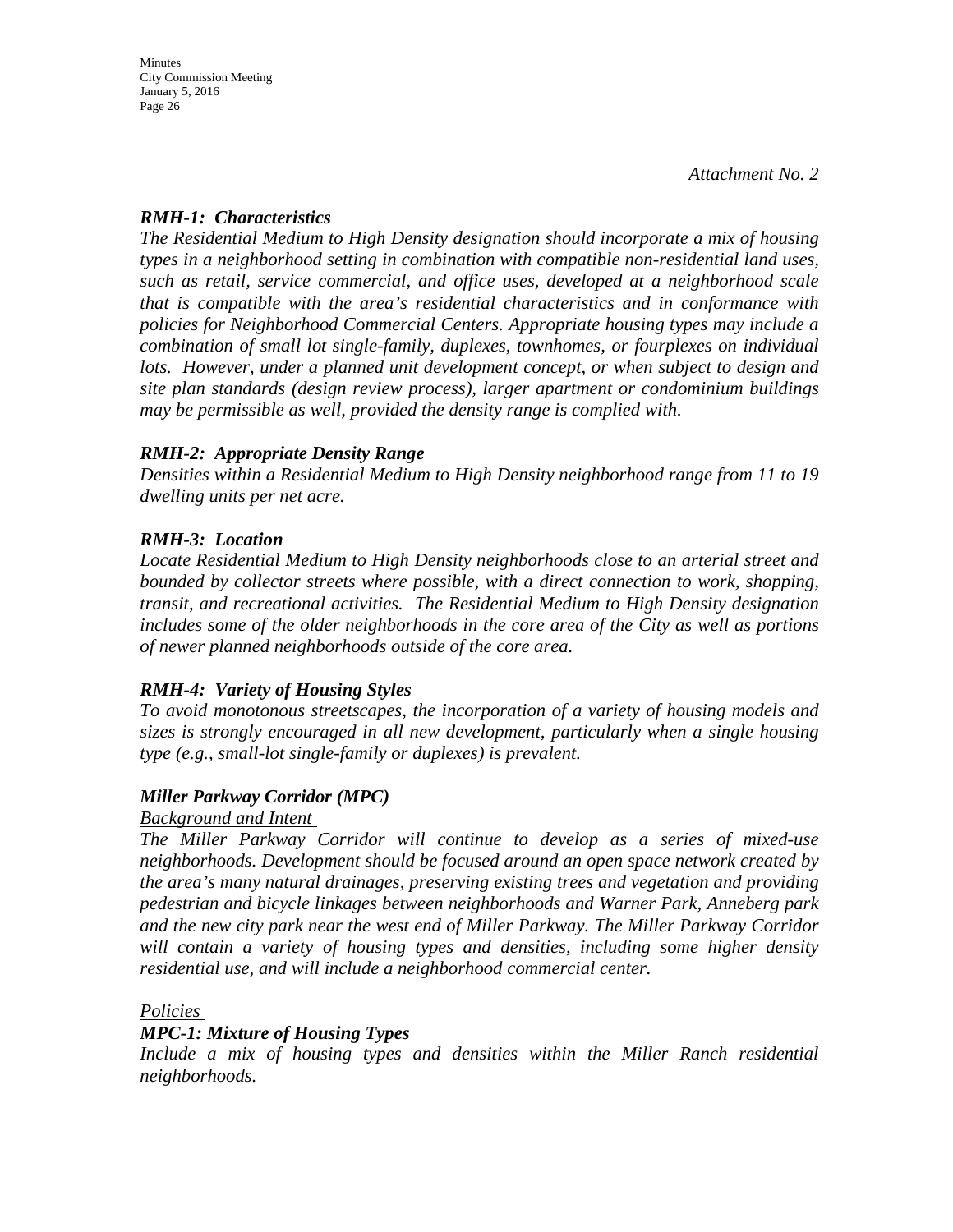**Minutes** City Commission Meeting January 5, 2016 Page 27

#### *MPC-2: Preservation of Drainage Areas*

*Incorporate drainage ways, wetlands, and other sensitive natural features into the overall design of neighborhoods as buffers and open space amenities.* 

# *MPC-3: Future ROW Preservation*

*Identify and preserve right-of-way for the future extension of Miller Parkway and Wreath Avenue on development proposals and through platting and other tools.* 

## *MPC-4: Establish a Neighborhood Commercial Center*

*Encourage the development of a neighborhood center at the planned intersection of Miller Parkway and Scenic Drive to provide a range of services for residents of Miller Ranch and surrounding neighborhoods, and to minimize the need for cross-town trips to meet day-to-day needs.* 

#### *MPC-5: Airport Air space Regulations*

*Ensure development is consistent with established airspace regulations for the Manhattan Regional Airport and the Airport Master Plan.* 

#### *MPC-6: Multi-modal Connectivity*

*Continue to explore and implement opportunities to enhance multi-modal connections both within the Miller Parkway Corridor and to the rest of the Planning Area.* 

The Preliminary Plat shows that the proposed residential portion of the area has a net density of 1.08 dwelling units per net acre. Although the proposed residential density is less than the density range for the Residential Medium to High designation, which is 11 – 19 dwelling units per net acre, the proposed Preliminary Plat meets the policy statements for characteristics, location, housing types of the residential designation.

The commercial portion of the Rezoning request is extension of the previously approved C-2 District rezoning completed in 2013.

The proposal conforms to the policies of the Miller Parkway Corridor Special Planning Area. The proposed rezoning generally conforms to the Comprehensive Plan.

#### **8. ZONING HISTORY AND LENGTH OF TIME VACANT AS ZONED:**

July 17, 2006 Manhattan Urban Area Planning Board recommends approval of annexation and rezoning of the Stone Pointe Addition, Unit Two, from G-1, General Agricultural District, to R, Single-Family Residential District with AO, Airport Overlay District; and R-3, Multiple-Family Residential District with AO, Airport Overlay District; and C-2, Neighborhood Shopping District with AO, Airport Overlay District.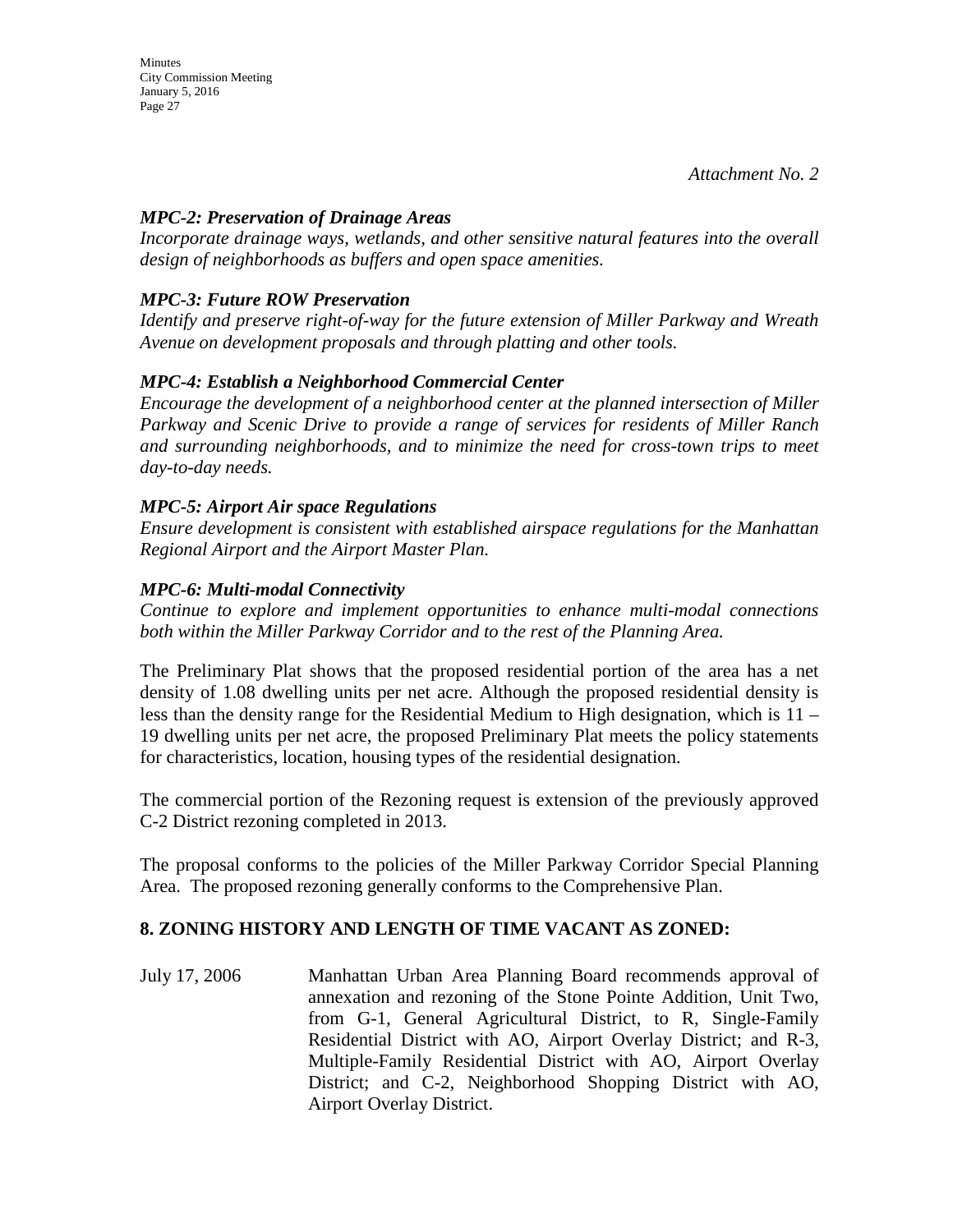City Commission Meeting January 5, 2016 Page 28

**Minutes** 

*Attachment No. 2*

- August 15, 2006 City Commission approves first reading of annexation and rezoning to R, Single-Family Residential District with AO, Airport Overlay District; and R-3, Multiple-Family Residential District with AO, Airport Overlay District; and C-2, Neighborhood Shopping District with AO, Airport Overlay District.
- September 5, 2006 City Commission approves Ordinance Nos. 6564 and 6564 annexing and rezoning Stone Pointe Unit Two, to R, Single-Family Residential District with AO, Airport Overlay District; and R-3, Multiple-Family Residential District with AO, Airport Overlay District; and C-2, Neighborhood Shopping District with AO, Airport Overlay District.
- November 6, 2006 Manhattan Urban Area Planning Board approves Preliminary Plat of Stone Pointe Addition, Unit Two.
- October 18, 2010 Manhattan Urban Area Planning Board recommends approval of Independence Place PUD (former Lot 169 of the approved Preliminary Plat) from R-3, Multiple-Family Residential District and AO, Airport Overlay District, to PUD, Residential Planned Unit Development District and AO, Airport Overlay District with nine conditions.
- November 16, 2010 City Commission overrides Planning Board to add Condition 10 and approves first reading of an ordinance rezoning Independence Place PUD from R-3, Multiple-Family Residential District and AO, Airport Overlay District, to PUD, Residential Planned Unit Development District and AO, Airport Overlay District with ten conditions of approval.
- December 7, 2010 City Commission overrides Planning Board and approves Ordinance No. 6867 rezoning the proposed Independence Place PUD with AO, Airport Overlay District, based on the findings in the Staff Report with the nine conditions of approval recommended by the Planning Board, and adding Condition 10.
- January 20, 2011 Manhattan Urban Area Planning Board approves the Final Development Plan and Final Plat of Independence Place, Residential Planned Unit Development.
- March 1, 2011 City Commission accepts easements and rights-of-ways as shown on the Final Plat of Independence Place Addition, Residential Planned Unit Development.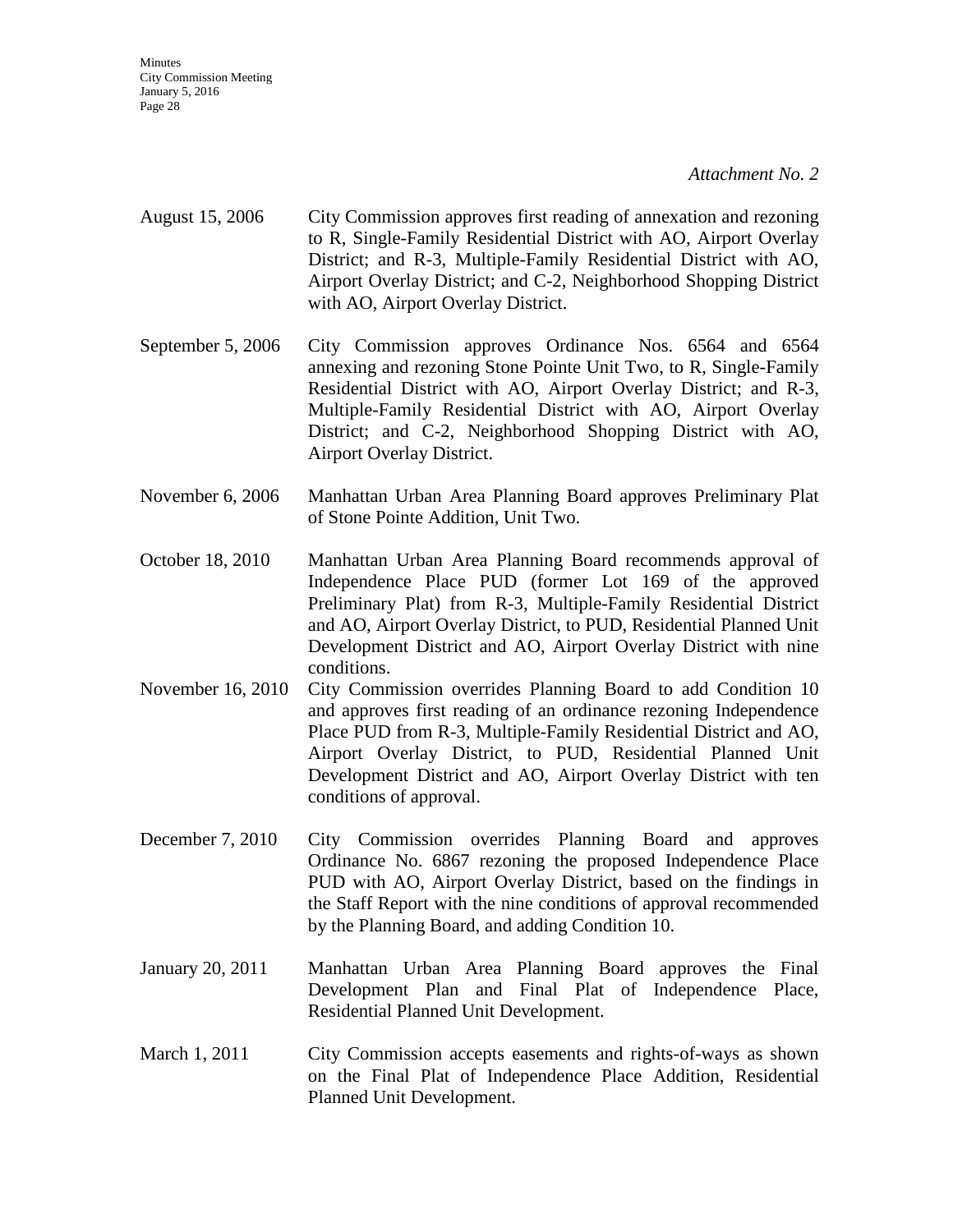| April 16, 2012 | Manhattan Urban Area Planning Board reapproves the Final<br>Development Plan and Final Plat of Independence Place,<br>Residential Planned Unit Development, because the Final Plat had<br>not been filed within one year of its original approval. |
|----------------|----------------------------------------------------------------------------------------------------------------------------------------------------------------------------------------------------------------------------------------------------|
| May 1, 2012    | City Commission accepts easements and rights-of-ways as shown<br>on the Final Plat of Independence Place Addition, Residential                                                                                                                     |

**9. CONSISTENCY WITH INTENT AND PURPOSE OF THE ZONING ORDINANCE:** The intent and purpose of the Zoning Regulations is to protect the public health, safety, and general welfare; regulate the use of land and buildings within zoning districts to assure compatibility; and to protect property values.

Planned Unit Development.

The R District is designed to provide a single-family dwelling zone at a density no greater than one dwelling unit per 10,000 square feet. Lots shown on the R District portion of the proposed Preliminary Plat of the Ledgestone Ridge, exceed 10,000 square feet in area.

The C-2 District is designed to provide a broad range of retail shopping facilities and services located to serve one or more residential areas.

The AO District "is intended to promote the use and development of land in a manner that is compatible with the continued operation and utility of the Manhattan Municipal Airport so as to protect the public investment in, and benefit provided by the facility to the region. The district also protects the public health, safety, convenience, and general welfare of citizens who utilize the facility or live and work in the vicinity by preventing the creation or establishment of obstructions or incompatible land uses that are hazardous to the airport's operation or the public welfare."

The site is within the Conical Zone, which is, in general terms, established as an airspace that extends outward and upward in relationship to the Airport and is an approach zone height limitation on the underlying land. Future uses (structures and trees, existing and proposed) in the AO District may be required to obtain an Airport Compatible Use Permit, unless circumstances indicate that the structure or tree has less than 75 vertical feet of height above the ground and does not extend above the height limits prescribed for the Conical Zone (pages 6-9 of the AO District regulations attached).

The proposed rezoning requests are consistent with the purpose and intent of the Zoning Regulations.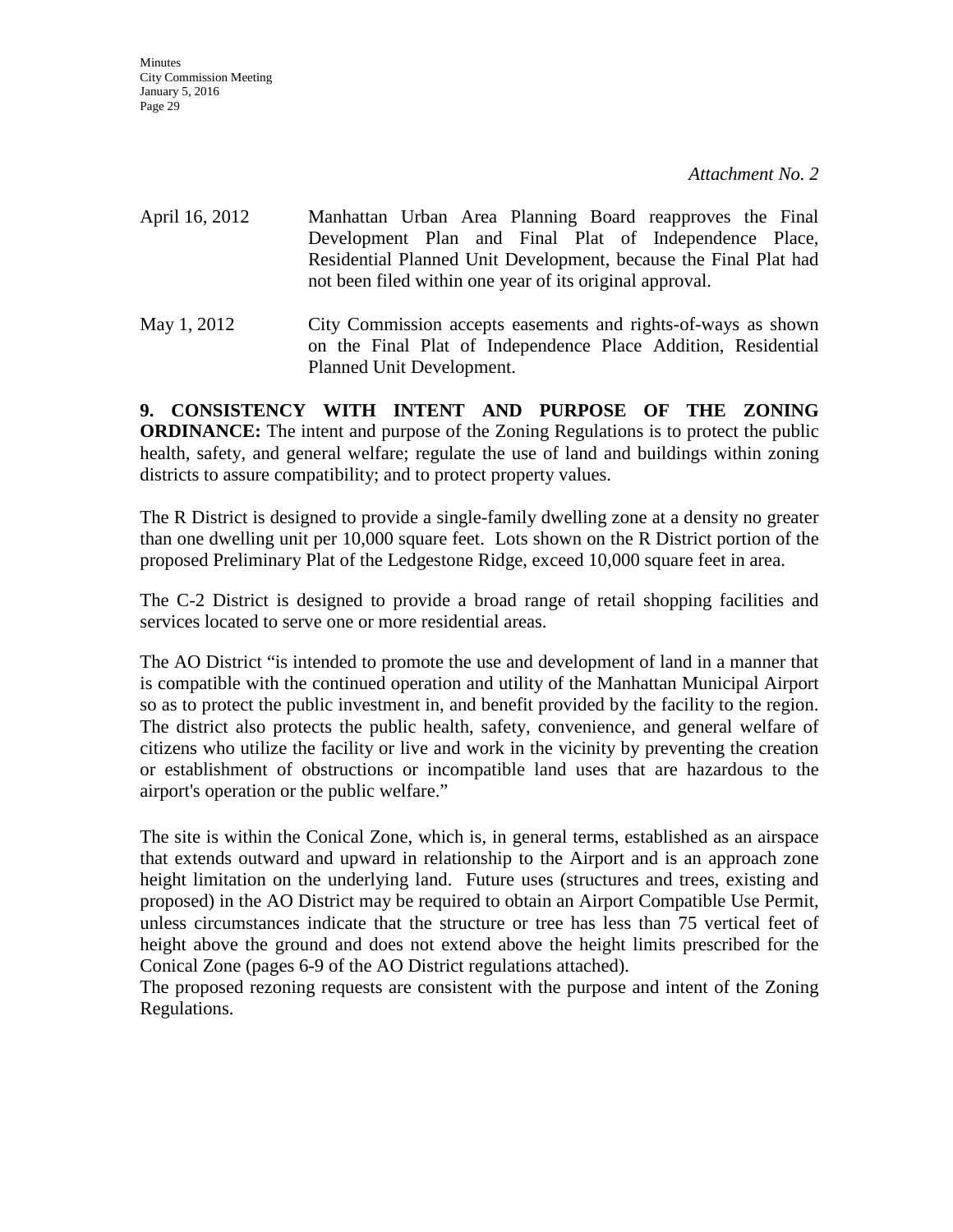**Minutes** 

City Commission Meeting January 5, 2016 Page 30

**10. RELATIVE GAIN TO THE PUBLIC HEALTH, SAFETY AND WELFARE THAT DENIAL OF THE REQUEST WOULD ACCOMPLISH, COMPARED WITH THE HARDSHIP IMPOSED UPON THE APPLICANT:** There appears to be no gain to the public that denial would accomplish. The AO District requires that future uses be reviewed in order to protect airspace. The proposed Preliminary Plat conforms to the Manhattan Urban Area Subdivision Regulations. It may be a hardship to the applicant if the rezoning is denied.

**11. ADEQUACY OF PUBLIC FACILITIES AND SERVICES:** Adequate public services, sanitary sewer, water, and public streets can be extended to serve the development.

**12. OTHER APPLICABLE FACTORS:** Fort Riley was notified of this rezoning, due to it being located in the Critical Area. The Fort encourages use of noise disclosure and noise reduction measures in homes, and to take into account potential effects of operational noise of the Fort on activities in the park. City Administration will provide the "Notice of Potential Impact" on building permits for this subdivision.

**13. STAFF COMMENTS:** City Administration recommends approval of the proposed rezoning of Ledgestone Ridge from Independence Place PUD, Residential Planned Unit Development and R-3, Multiple-Family Residential District to R, Single-Family Residential District, with AO, Airport Overlay District and C-2, Neighborhood Shopping District with AO, Airport Overlay District, based on the findings in the Staff Report.

# **ALTERNATIVES:**

- 1. Recommend approval of the proposed rezoning of Ledgestone Ridge from Independence Place PUD, Residential Planned Unit Development and R-3, Multiple-Family Residential District to R, Single-Family Residential District, with AO, Airport Overlay District and C-2, Neighborhood Shopping District with AO, Airport Overlay District, stating the basis for such recommendation.
- 2. Recommend denial of the proposed rezoning, stating the specific reasons for denial.
- 3. Table the proposed rezoning to a specific date, for specifically stated reasons.